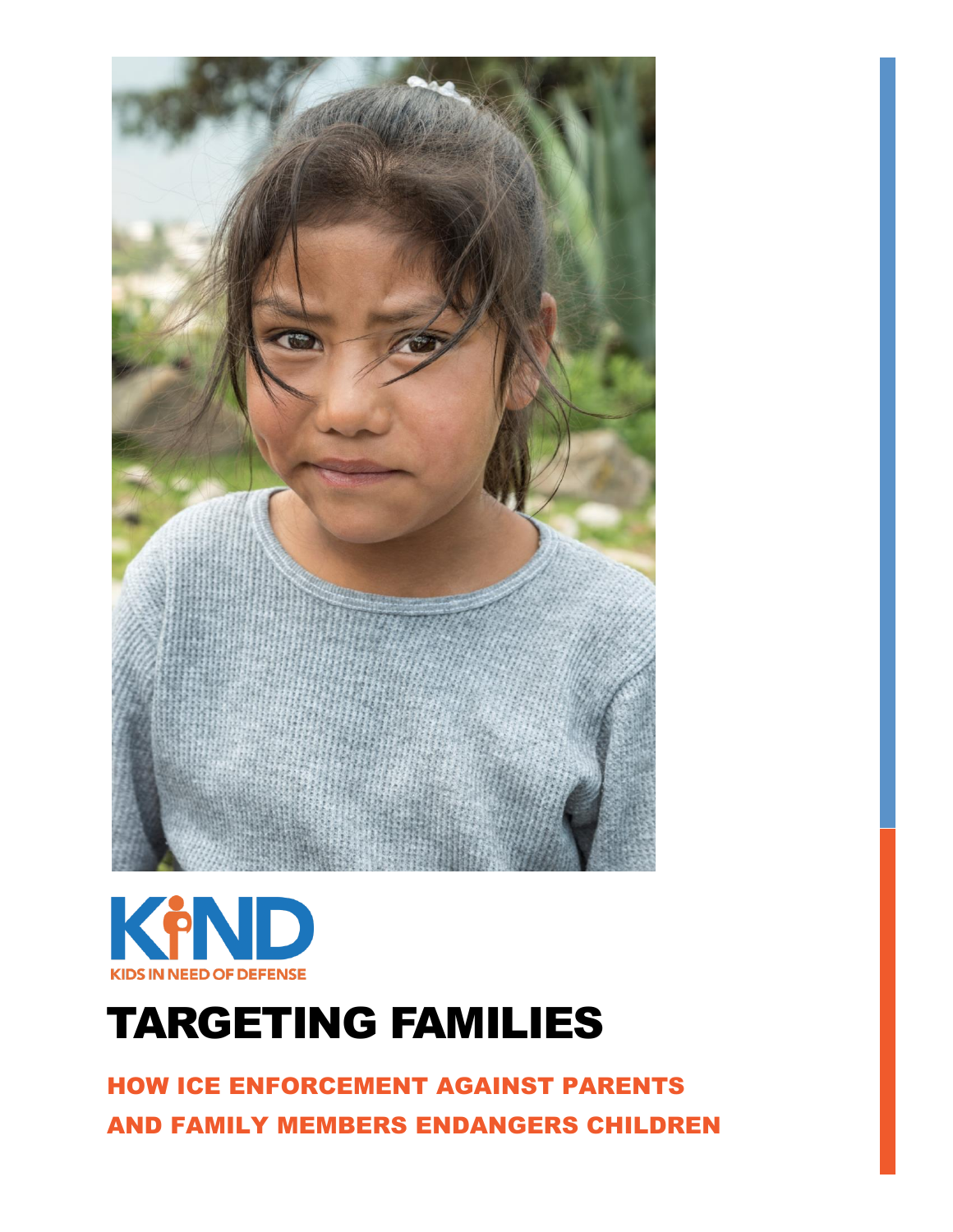# TARGETING FAMILIES

# HOW ICE ENFORCEMENT AGAINST PARENTS AND FAMILY MEMBERS ENDANGERS CHILDREN

### **ACKNOWLEDGEMENTS**

This report was written by Kids in Need of Defense (KIND) in collaboration with students and staff from the Federal Legislative Clinic at Georgetown Law School. The report was researched and written by Cory Shindel (KIND), Kevin Gomez (Georgetown), and Avani Uppalapati (Georgetown). It was reviewed and edited by Jennifer Podkul, Megan McKenna, Cory Smith, and Alex Pender, at KIND, and Leila Abolfazli and Judy Applebaum, at Georgetown Law's Federal Legislative Clinic.

We would like to thank the many organizations, private practitioners, and advocates who shared their stories and experiences throughout the development of this report, including Americans for Immigrant Justice, RAICES, the National Immigrant Justice Center, Catholic Legal Immigration Network, Inc., Women's Refugee Commission, and Lutheran Immigration and Refugee Service. We are especially grateful to the sponsors, children, and families who courageously shared their stories to raise awareness about the far-reaching impacts of enforcement against parents and sponsors.

#### **Kids in Need of Defense (KIND)**

Founded by the Microsoft Corporation and UNHCR Special Envoy Angelina Jolie, KIND is the leading national organization that works to ensure that no refugee or immigrant child faces immigration court alone. We do this in partnership with over 515 law firms, corporate legal departments, law schools, and bar associations, which provide pro bono representation. KIND has been referred more than 15,500 children since 2009, and trained over 25,000 pro bono attorneys. KIND also helps children who are returning to their home countries through deportation or voluntary departure reintegrate into their communities. KIND advocates to improve the protection of unaccompanied children in the U.S., and works to build a stronger regional protection framework throughout Central America and Mexico.

#### **The Federal Legislation Clinic at Georgetown Law**

The Federal Legislation Clinic at Georgetown Law teaches the art of legislative lawyering. It does so mainly through the clinic's representation of non-profit, public interest organizations that are seeking to advance legislative, regulatory and policy proposals in Congress and the Executive Branch. Concurrently, the students attend a seminar and participate in intensive exercises and simulations. The Clinic provides Georgetown law students with the training, supervision, and field experience necessary to become effective in advocacy to, or practice within, the federal Legislative and Executive Branches.

© December 2017 By Kids in Need of Defense (KIND) 1300 L St. NW Suite 1100 Washington, DC 20005 Phone: 202-824-8680 [www.supportkind.org](http://www.supportkind.org/)

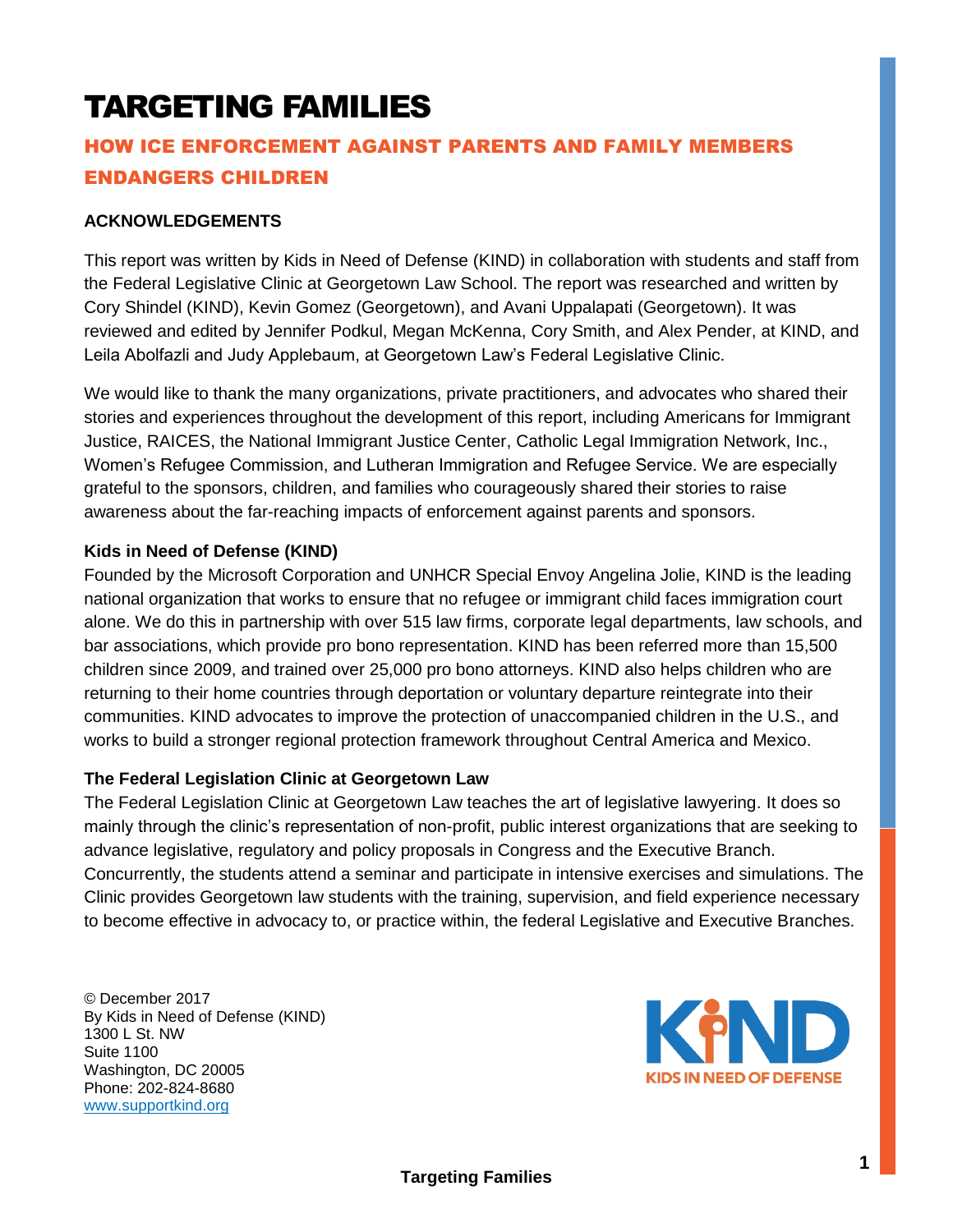# **EXECUTIVE SUMMARY**

With immigration policy at the forefront of national debates, harsh rhetoric has transformed into even crueler realities for the most vulnerable of migrants—children who come alone to the U.S. fleeing grave violence in their home countries. Amid a pronounced shift in immigrant enforcement priorities, the U.S. government in June 2017 began targeting the parents and relatives of unaccompanied immigrant children for deportation and potential prosecution. Announced as an effort to disrupt smuggling networks and protect children, this targeted initiative has instead endangered and re-traumatized children by separating them from loved ones who have stepped forward to care for them as they await proceedings to hear their claims for protection.

This report explains how U.S. Immigration and Customs Enforcement (ICE) has exploited the process for reuniting children with their families to conduct enforcement against undocumented parents and family members—the vast majority of whom have not been charged with smuggling crimes. The report describes the ways in which the disruption of reunification efforts and the separation of families undermines fundamental rights, traumatizes children, and limits access to due process. By stoking fear in communities and destabilizing families, ICE's enforcement initiative against parents and other sponsors greatly diminishes, not advances, the protection of children, and places children at risk of trafficking or other harm.

The preservation and reunification of families is a cornerstone of domestic and international law, and child welfare practice. Family unity provides important protective benefits to unaccompanied children, many of whom have escaped extreme violence and abuse. Rather than targeting the loved ones on whom these children rely for support, the government should instead prioritize the best interests of children in enforcement decisions and work to ensure children are provided a full and fair opportunity to access legal protections.

#### **To this end, KIND makes the following recommendations:**

**DHS should halt all initiatives that use information gathered during reunification attempts to target families, sponsors, or unaccompanied children for immigration enforcement.** Respect for the rights and needs of children should be paramount in enforcement actions. Consistent with basic principles of child welfare practice, family relationships should be protected, absent evidence of abuse, neglect, or other danger to the child.

**DHS should not use information provided by the Office of Refugee Resettlement (ORR), which is charged with the custody and care of unaccompanied children, to target parents and other sponsors of children who have been identified as safe placements.** ORR requires that sponsors provide information about themselves and others living with them in order to evaluate the safety of potential homes for unaccompanied children as well as the sponsor's ability to provide appropriate care and support. The use of this information to conduct enforcement against sponsors frustrates compliance with federal settlement authority and increases the vulnerability of children to trafficking and other harm.

**DHS should conduct training to ensure that enforcement actions do not interfere with the government's legal obligations related to the custody of children, including the** *Flores*  **settlement agreement and the Trafficking Victims Protection Reauthorization Act of 2008.** Such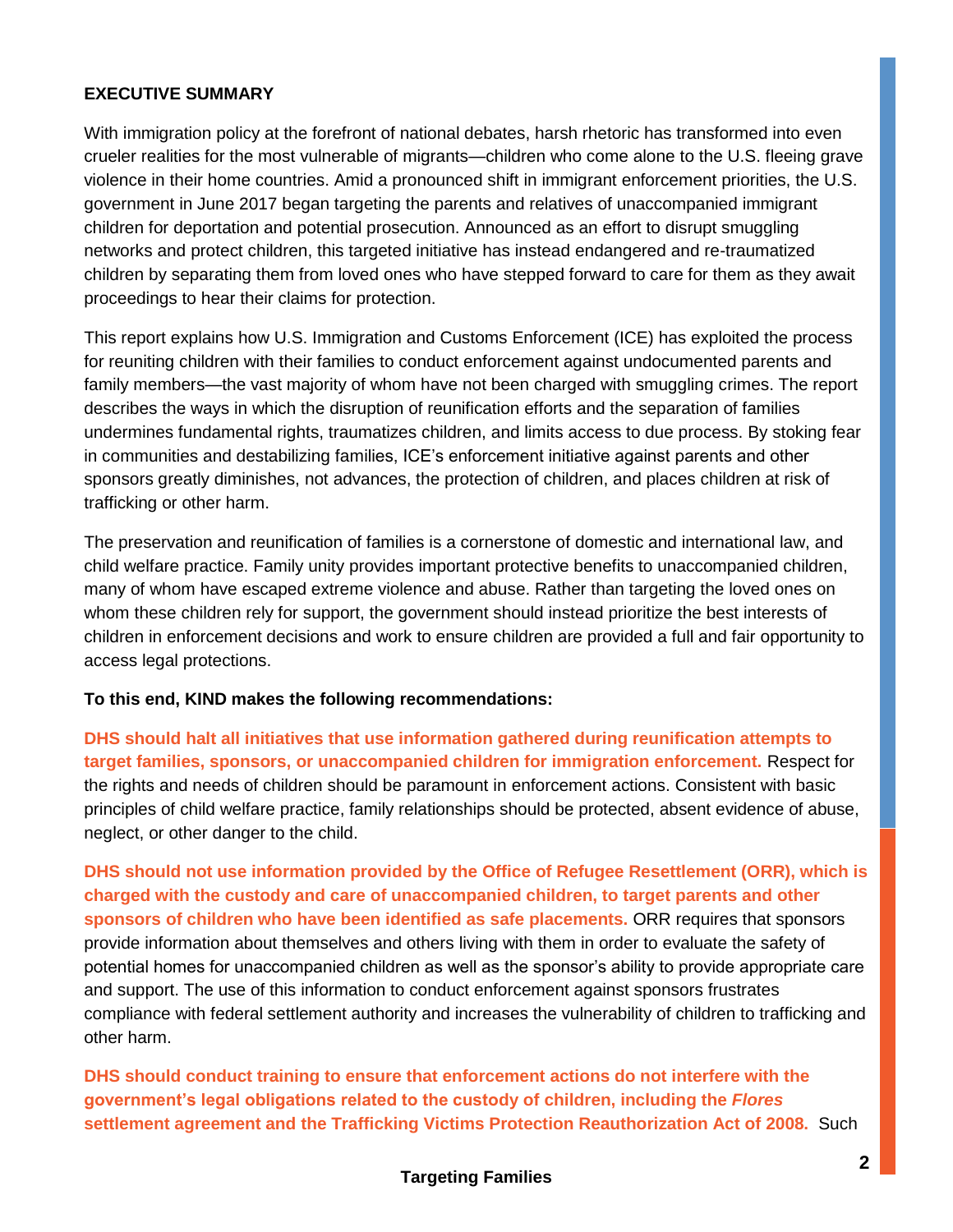training helps to safeguard access to due process for unaccompanied children and should be reinforced through disciplinary policies that hold accountable staff who infringe on these critical protections.

**DHS should coordinate with the U.S. Department of Health and Human Services to ensure that children and sponsors in the family reunification process understand the distinct roles played by the two agencies.**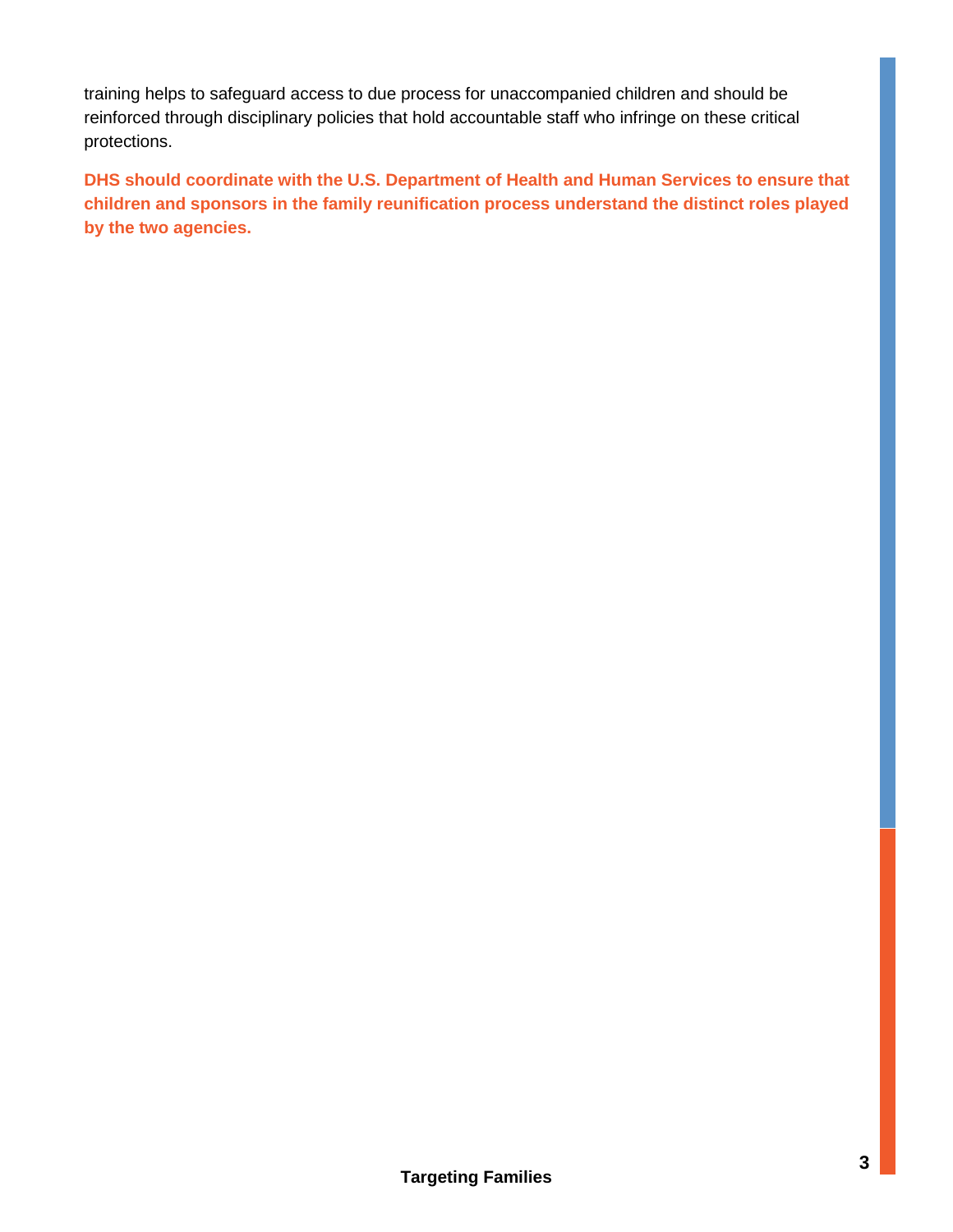# *Oscar's Story*

*Oscar<sup>1</sup> was seven years old when he fled Honduras in search of safety after his father was brutally murdered and his mother abandoned him. Following nearly two months in U.S. immigration detention, Oscar was released to the care of his uncle, Lucio, while he awaits immigration proceedings.* 

*One morning, Oscar, who is now eight, was getting ready for school when several agents from U.S. Immigration and Customs Enforcement's Homeland Security Investigations (HSI) unit arrived at his home. The officers said they were there to check on Oscar and needed to speak with his sponsor. After asking for identification from Oscar's aunt and uncle, the officers said they needed to bring Oscar's uncle, who is undocumented, in with them. The officers watched as Lucio, who has no criminal history, changed out of his pajamas, explaining that they needed to be present because Lucio could have "guns or bombs on him." Oscar looked on as his uncle was handcuffed and placed in a van with two other people who had recently been arrested. Oscar's family urged the agents to be careful with Lucio, who has a heart condition.*

*During the interview at the HSI office, Lucio began to feel ill: his heart began to race, his chest ached, and he was unable to continue talking. The officers called 911 and sent Lucio to the emergency room. They then called Oscar's aunt to report that her husband was having heart problems and asked her to come into the office. While a relative brought Oscar to school, his aunt rushed to the HSI office. When she arrived, officers handed her a notice directing her to appear for questioning at a future date. Only after they served her with legal papers did the officers tell her that Lucio had already been sent to the hospital.* 

*Later that morning, an officer informed the family's attorney that Lucio would have to return to finish his interview. On doctor's orders, Lucio rested and stayed home from work for a week, after which time he and his wife returned to the HSI office, accompanied by their attorney. During the interview, an officer explained that ICE was investigating potential smugglers and running all sponsors through various metrics. Lucio, who has no criminal history or prior immigration orders, is uncertain why he was targeted for enforcement. He now awaits deportation proceedings as a result of his undocumented status. Oscar fears what will happen to him and his three cousins, who are U.S. citizens, if Lucio is deported to Honduras, given that his aunt is also undocumented.* 

# *-Story provided by private attorney*

#### **INTRODUCTION**

Having fled dangerous, even life-threatening conditions in their home countries, many unaccompanied children such as Oscar have significant protection needs—both physical and psychological—when they arrive in the United States. Recognizing the unique vulnerability of these children, Congress enacted protections nearly a decade ago to ensure they receive appropriate care, tailored to their age and specific needs. Among these critical protections is a requirement that the government place children in the least restrictive setting that is in their best interests while they are in deportation proceedings. In most cases, this means placement with the child's parents or other close family members, who agree to sponsor the child for the duration of the child's immigration case. The sponsors, who can be undocumented, give the government their personal information in good faith that it will be used only for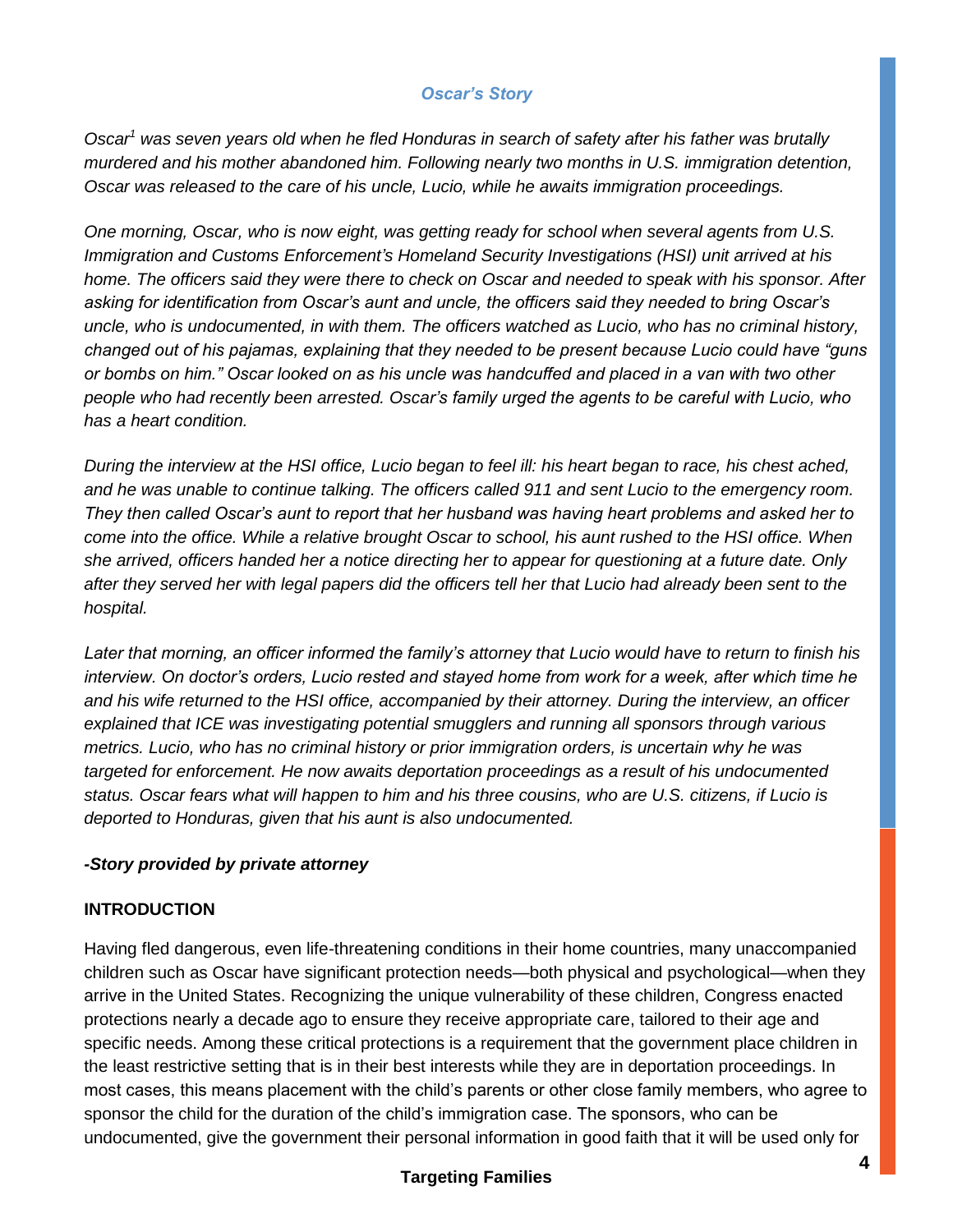child sponsorship purposes, in recognition that it is in a child's best interests to be with a family member rather than to remain detained in a government immigration facility.

With alarming consequences, the U.S. Department of Homeland Security (DHS) is now arresting parents and other family members who come forward as sponsors and who do not have lawful immigration status. Announced as an effort to disrupt smuggling networks, Immigration and Customs Enforcement (ICE), an agency of DHS, has targeted parents and other family members for having allegedly paid smugglers to bring their children into the United States. As part of this initiative, ICE has arrested not only parents and family members of immigrant children, but also hundreds of other individuals who have nothing to do with ICE's purported anti-smuggling efforts. Indeed, the vast majority of those arrested have not been charged with federal smuggling crimes at all. $<sup>2</sup>$ </sup>

This report explains how ICE is pushing a false narrative of protection for enforcement purposes, and in the process, making children even more vulnerable and at risk of harm. The report details the ways in which targeted enforcement actions are separating families, traumatizing unaccompanied children, and undermining children's valid claims for legal protection. ICE's actions against sponsors not only significantly harm children and their families in the short- and long-term, but also undermine the stated goal behind the agency's efforts—disrupting smuggling networks. Indeed, as the report shows, ICE's actions are actually putting unaccompanied children at *greater* risk of smuggling and trafficking as loved ones on whom they rely are arrested, detained, and deported.

# **Legal Protections for Unaccompanied Children**

*The legal protections that apply to the treatment of unaccompanied children are found in the Flores Settlement Agreement of 1997, the Homeland Security Act of 2002 (HSA), and the Trafficking Victims Protection Reauthorization Act of 2008 (TVPRA). The Flores Agreement requires that unaccompanied children in federal immigration custody be treated "with dignity, respect and special concern for their particular vulnerability as minors."<sup>3</sup> It also mandates procedures for processing children quickly, ensures access to safe and secure facilities, and requires the federal government to separate children from unrelated adults.<sup>4</sup> To ensure that children do not remain in federal detention for an indefinite period, the Flores Agreement also creates a presumption favoring release of children to their relatives, other guardians, or willing licensed programs for the pendency of their immigration court proceedings.<sup>5</sup>*

*The HSA transferred responsibility for the care, custody, and placement of unaccompanied children from the former Immigration and Naturalization Service (now DHS) to the Office of Refugee Resettlement (ORR) within the Department of Health and Human Services (HHS).<sup>6</sup> In this reassignment of responsibilities, Congress recognized that children should not be held in the custody of a federal enforcement agency and that, instead, they should be entrusted to an agency with expertise and experience in caring for children.<sup>7</sup>* 

*The TVPRA includes a number of special protections for unaccompanied children, who Congress recognized as uniquely vulnerable owing to their escape from "traumatic situations such as armed conflict, sweatshop labor, human trafficking, forced prostitution and other life threatening circumstances."<sup>8</sup> Under the TVPRA, Customs and Border Protection (CBP) must determine, within 48 hours, whether a person in its custody is an unaccompanied child, and if*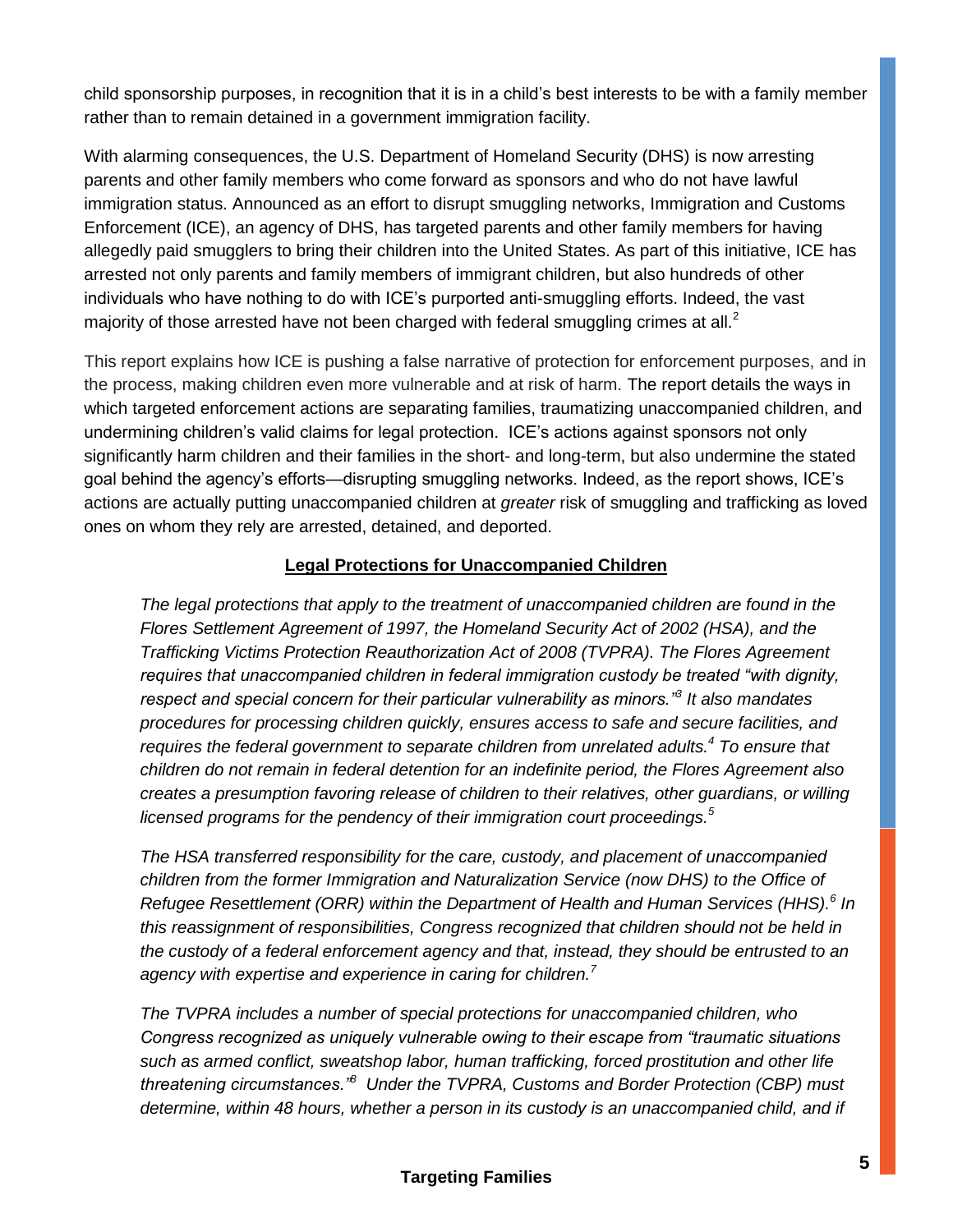*so, notify ORR.<sup>9</sup> Within 72 hours of detaining an unaccompanied child, CBP must transfer the child to ORR.<sup>10</sup>*

*Once an unaccompanied child has been transferred to ORR, the agency is responsible for the custody, care, and placement of the child.<sup>11</sup> The TVPRA requires that ORR place an unaccompanied child in the least restrictive setting possible, in accordance with the child's best interests.<sup>12</sup> Pursuant to the Flores Agreement, an unaccompanied child will be placed with a parent or other close relative sponsor, if available, who currently resides in the United States.<sup>13</sup> ORR relies on the information that unaccompanied children provide to find family members who can serve as sponsors.<sup>14</sup> Once a sponsor is identified, ORR conducts a background check to ensure that the placement is in the best interests of the child and to ensure the child's safety.<sup>15</sup> All potential sponsors must also complete a "family reunification packet."<sup>16</sup> While required paperwork requests information about a sponsor's immigration status, among other personal information, lawful immigration status is not a prerequisite for sponsorship.<sup>17</sup> Absent the participation and trust of unaccompanied children and potential sponsors in this process, ORR would be unable to identify placements for unaccompanied children that are the least restrictive and in the children's best interests.*

# **SECTION I**

# **The Trump Administration is using unaccompanied children as bait to target parents and close relatives for arrest in a failed attempt to disrupt smuggling rings and protect children.**

In June 2017, ICE implemented a new initiative targeting parents, relatives, and others suspected of smuggling children into the country, later announced as the "Human Smuggling Disruption Initiative."<sup>18</sup> ICE described the initiative as a humanitarian effort intended to protect children by disrupting and dismantling smuggling organizations and holding accountable those "who have placed children directly into harm's way by entrusting them to violent criminal organizations."<sup>19</sup>

The ICE initiative followed DHS's announcement earlier in the year that it would increase enforcement against those it suspects of smuggling or trafficking unaccompanied children into the country. In a memorandum issued in February 2017, then-DHS Secretary John Kelly directed ICE and U.S. Customs and Border Protection (CBP) to enforce immigration laws against "any individual who–directly or indirectly–facilitates the illegal smuggling or trafficking of an alien child into the United States," to include placement in removal proceedings or referral for criminal prosecution.<sup>20</sup>

In the months that followed, ICE identified individuals as potential enforcement priorities based on their role as the designated or potential caretakers—or "sponsors"—of unaccompanied children awaiting immigration proceedings. ICE arrested more than 400 people in its initiative targeting sponsors.  $21$ However, news reports suggest that the majority of those arrested have not been charged with federal smuggling crimes and instead are being charged with civil and criminal violations unrelated to smuggling.<sup>22</sup> In fact, many of the individuals arrested are not those whom ICE suspects of smuggling, but instead just happened to be in the home of the potential sponsors at the time ICE arrived. $^{23}$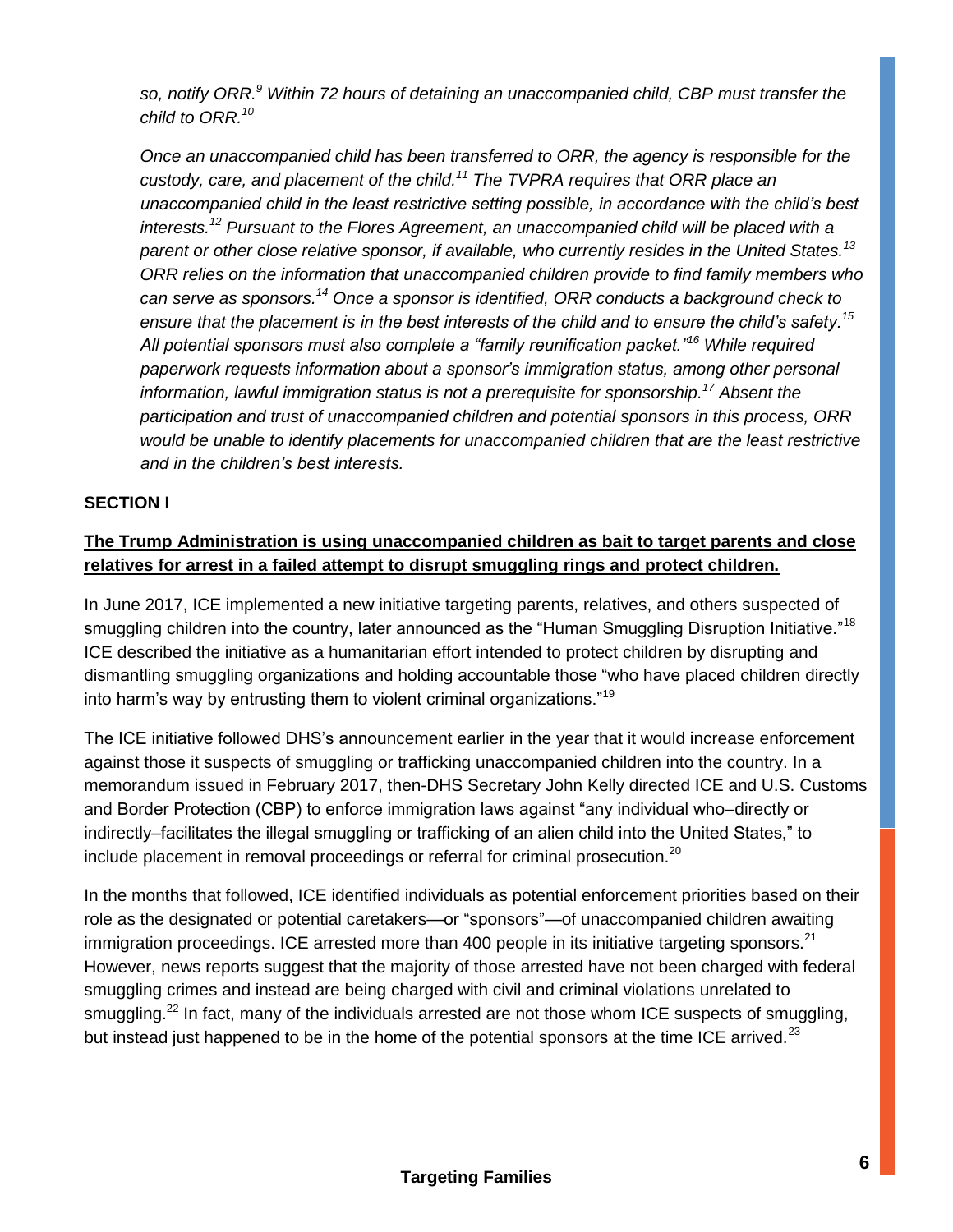# *ICE is Exploiting the Family Reunification Process to Arrest Parents and Other Sponsors*

While stories from families affected by the ICE initiative indicate a range of experiences, it appears that ICE generally obtains information about sponsors in one of two ways: either from children at the border, or from paperwork or other records related to the process for sponsoring unaccompanied children in federal immigration custody. $24$ 

In some cases, ICE obtains information about sponsors from CBP.<sup>25</sup> While it has been common practice for CBP to share with ICE information obtained during its initial screening and apprehension of unaccompanied children at the border, as ICE represents the government in removal proceedings, ICE has not historically used this information for enforcement purposes.<sup>26</sup> In recent months, however, ICE has used information provided by children about relatives in the U.S. to locate, interview, and in many cases, arrest and detain parents and other potential sponsors of unaccompanied children.<sup>27</sup> Importantly, this information is typically provided by children within hours of their arrival at the border, and without the assistance of counsel, while in CBP's holding cells, which are commonly called *hielera*s (Spanish for freezers) for their extremely cold temperatures.

*Jennifer–a domestic violence survivor, mother of three, and sponsor of her niece–was on her way to a medical appointment with her 7-year-old child, who has severe health issues, when she received a call from an immigration officer saying she needed to come home. Jennifer explained that she was unable to return at that time and contacted her attorneys, who called the officer at the number provided. The officer explained that he worked for Homeland Security Investigations and that he was aware that Jennifer had previously been ordered removed from the country and was under an order of supervision. The officer stated that he did not intend to interfere with that, but simply wanted to get information about smugglers and "coyotes." He expressed particular interest in any money transfer receipts. When asked why Jennifer had been contacted, the officer indicated that it was based on "information obtained at the border."* 

*Fearing that armed HSI officers might come to Jennifer's home with her children present, Jennifer's attorneys accompanied her to an interview at the HSI office. There, an officer asked Jennifer several general questions about those living in her home and her family relationships, including about her children who had previously entered the country. When Jennifer explained that she had no knowledge that her children were coming to the U.S. and had no money transfer receipts, the officer slammed his file shut and ended the interview.* 

# *-Story provided by Americans for Immigrant Justice*

As part of enforcement actions, ICE has questioned potential sponsors about their children's journey to the United States as well as the potential sponsor's immigration status. In some cases, agents told potential sponsors that such information was required to release children from custody.<sup>28</sup> These assertions misrepresent ICE's authority with respect to unaccompanied children, as ORR is the agency responsible for approving sponsors and placements.<sup>29</sup>

*While at work, Julian received a call from his wife informing him that two ICE agents had arrived at their house looking for him. Julian rushed out of work and headed home. Once there, the officers showed Julian a file containing information about him and his nephew, Lorenzo, who was in federal immigration custody following his arrival in the United States alone. The officers*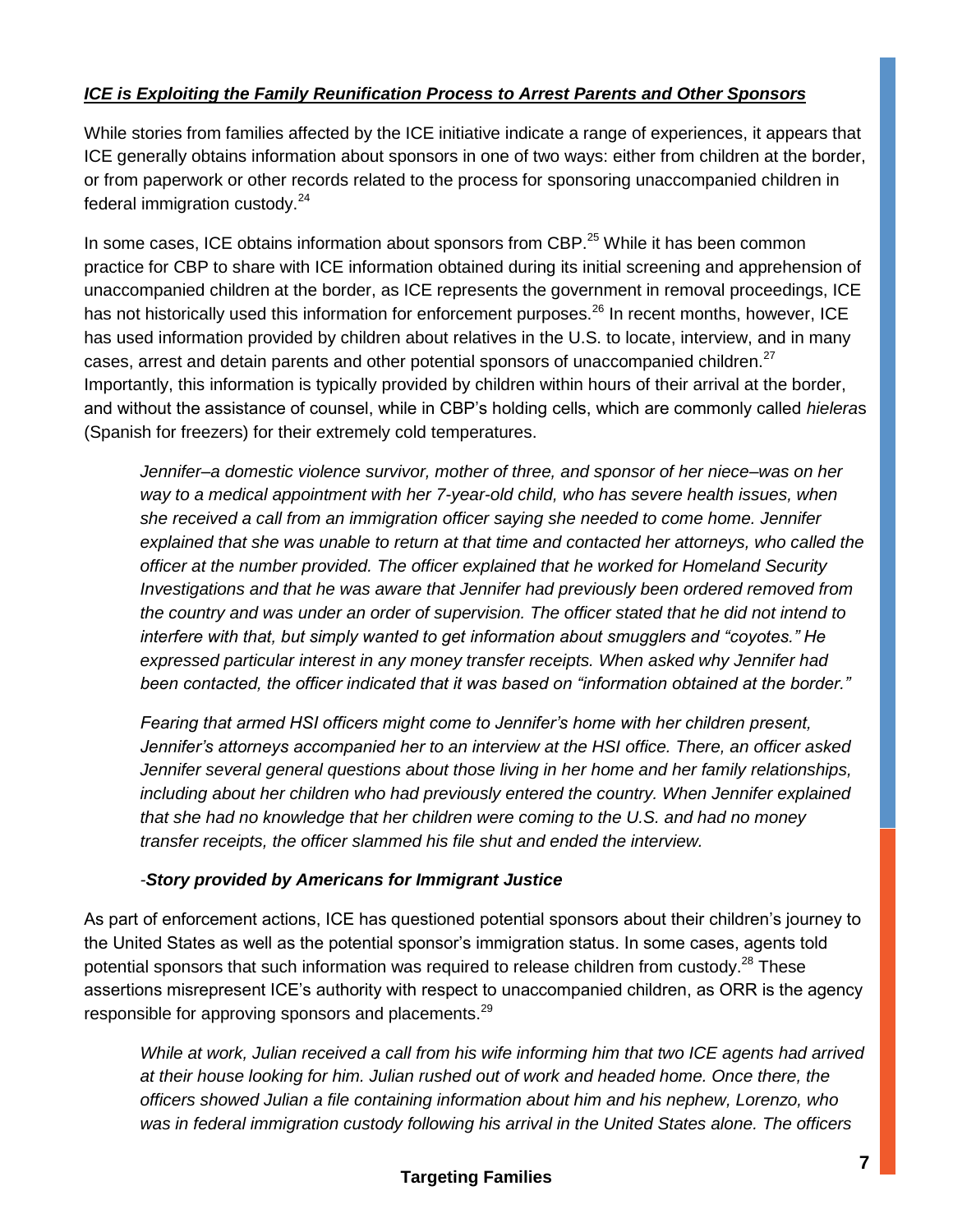*questioned Julian about how Lorenzo had traveled to the U.S. and asked whether Julian had helped to plan the trip. Julian explained that his nephew had his contact information because he is the boy's only family in the U.S. and that he had come forward to sponsor Lorenzo because the child has no one else to turn to for help. The officers misrepresented their role to Julian and told him that he would be in trouble with the law if he ever volunteered or helped anyone in a shelter again.* 

# *-Story provided by a nonprofit organization*

In other cases, ICE appears to have identified individuals for potential enforcement through ORR's sponsorship data or paperwork. Information about sponsors is routinely shared with ICE shortly before a child's release from ORR custody to allow the agency to follow up on children's immigration cases and to alert ORR about any information in ICE's possession that might be relevant to the child's placement. However, ICE has not historically used this information for enforcement purposes.

Yet news outlets have recently reported instances in which ICE has exploited the process for reunifying children with their parents and other sponsors to conduct enforcement against undocumented individuals, including through misrepresentations about ICE's role in vetting sponsors. In one example, ICE agents contacted the brother of an unaccompanied child being held in an ORR shelter, and asked him to go to the shelter to be evaluated as a potential sponsor.<sup>30</sup> Upon his arrival, however, ICE interviewed and detained him.<sup>31</sup> ICE has also conducted enforcement at sponsors' homes. During such visits, ICE agents may interrogate individuals, provide a Notice to Appear for future immigration proceedings, or arrest those present and initiate removal proceedings.<sup>32</sup> Although many enforcement actions involved children recently arrived to the U.S., ICE has also contacted sponsors years after being reunified with an unaccompanied child to question the sponsor about smuggling.<sup>33</sup> ICE agents then inquire about the sponsor's immigration status and take enforcement action.<sup>34</sup>

While much information is still unknown about the scope of ICE's enforcement initiative targeting parents and sponsors, stories shared by attorneys and affected families, as well as news reports, illustrate the far-reaching impacts of these actions. The case of Gari is one such example.

*Gari is an undocumented immigrant living in New Mexico with his wife and two young children.<sup>35</sup> Recently, Gari learned that his brother, whom he had not seen in 10 years, had entered the U.S. as an unaccompanied child. Per ORR procedure, his brother identified Gari as a relative in the U.S. with whom he could be placed. Gari had no idea about his brother's plans to leave home, and he was shocked and surprised to learn from ORR that his brother had made the dangerous trek from Guatemala.*

*Before Gari could become his brother's sponsor, ORR asked him for his personal information, in accordance with ORR procedures. ORR assured Gari that the information would not be used against him. However, soon after Gari's brother moved in with him and his family, ICE officials came to Gari's house and arrested him because of his undocumented status. ICE also planned to arrest Gari's wife, who is also undocumented, but she was not home at the time. The family now awaits a hearing on Gari's case to determine whether he will be deported.* 

*Gari's children—a baby girl and a seven-year old boy—have been greatly harmed by Gari's absence. They do not sleep well, do not eat properly, and struggle emotionally, as the family*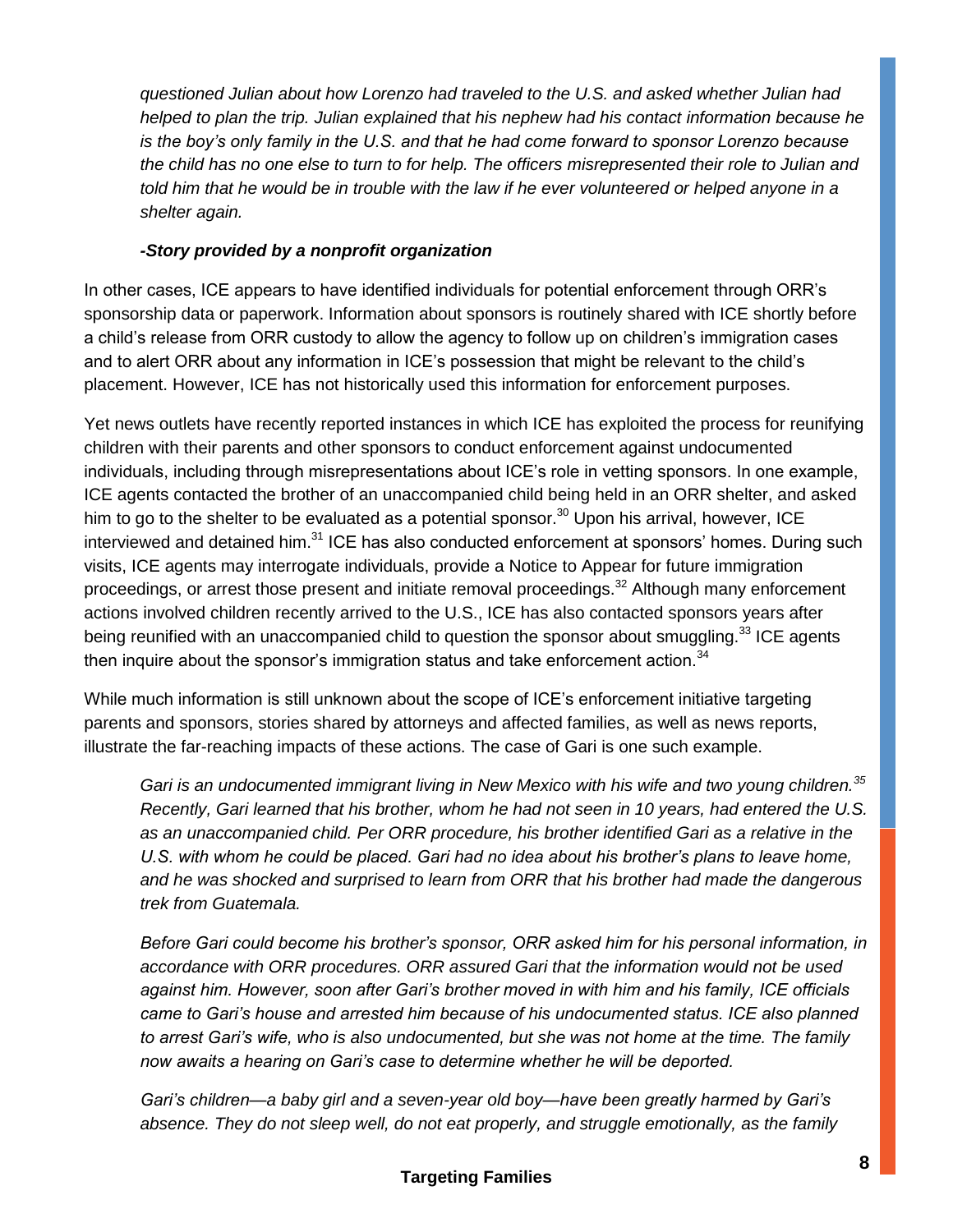*does not know if Gari will ever come back.<sup>36</sup> Gari's brother, still a child himself, has also suffered in Gari's absence; he feels guilty for his brother's arrest and is at times overwhelmed to the point of tears.<sup>37</sup>*

KIND has heard many stories similar to Gari's. In these accounts, children and their sponsors have typically provided personal information about a family member, as requested by CBP or ORR, only to have that same information used against them to target their families for deportation, and in some cases, criminal prosecution.<sup>38</sup>

# *ICE's Tactics of Rounding Up Innocent "Collaterals" Does Nothing to Support the Agency's Goal of Breaking Up Dangerous Smuggling Rings*

In targeting parents, relatives, and other sponsors, ICE also has arrested hundreds of immigrants who have nothing to do with ICE's anti-smuggling initiative. These individuals are simply in the wrong place at the wrong time.<sup>39</sup> ICE refers to individuals who are not the original targets of its actions as "collaterals."<sup>40</sup>

The arrest of collaterals in significant numbers reflects a significant shift in ICE's enforcement priorities. In past administrations, priorities for enforcement included those with criminal convictions and individuals who posed threats to national security or public safety, or as stated by President Obama: "[F]elons, not families. Criminals, not children. Gang members, not a Mom who's working hard to provide for her kids."<sup>41</sup> ICE exercised prosecutorial discretion, and declined enforcement, in certain circumstances in recognition of its limited resources and broad responsibilities.<sup>42</sup> A "Parental Interests Directive" outlined procedures for enforcing immigration laws with concern for the rights and responsibilities of parents, legal guardians, and caretakers of children.<sup>43</sup>

Recent executive orders have expanded enforcement priorities to include effectively anyone in the country without lawful immigration status.<sup>44</sup> While agency guidance suggests that those with criminal convictions or who are engaged in activity that would constitute a crime should be prioritized, along with those who have prior removal orders, agents are left with expansive authority to conduct enforcement actions against anyone they suspect of having violated immigration laws.<sup>45</sup> Consequently, enforcement operations may result in the arrest, deportation, and potential prosecution of individuals wholly unrelated to specified targets and may be conducted with little regard for the needs and vulnerabilities of families.

Although ICE has not announced how many "collaterals" it has arrested while pursuing parents and other relatives of unaccompanied children, if results from other enforcement initiatives are any indication, the number is likely quite high. For example, at the end of July 2017, ICE engaged in a multiday surge, known as Operation Border Guardian/Border Resolve, in which it targeted individuals who had entered the country as unaccompanied children and family units.<sup>46</sup> Upon completing the operation, ICE announced that it had arrested 120 unaccompanied children and 73 members of family units who had final orders of removal. However, ICE stated that it had arrested a total of 650 people in the action. Thus, it appears that the vast majority of those arrested were not, in fact, the original targets of the operation.<sup>47</sup>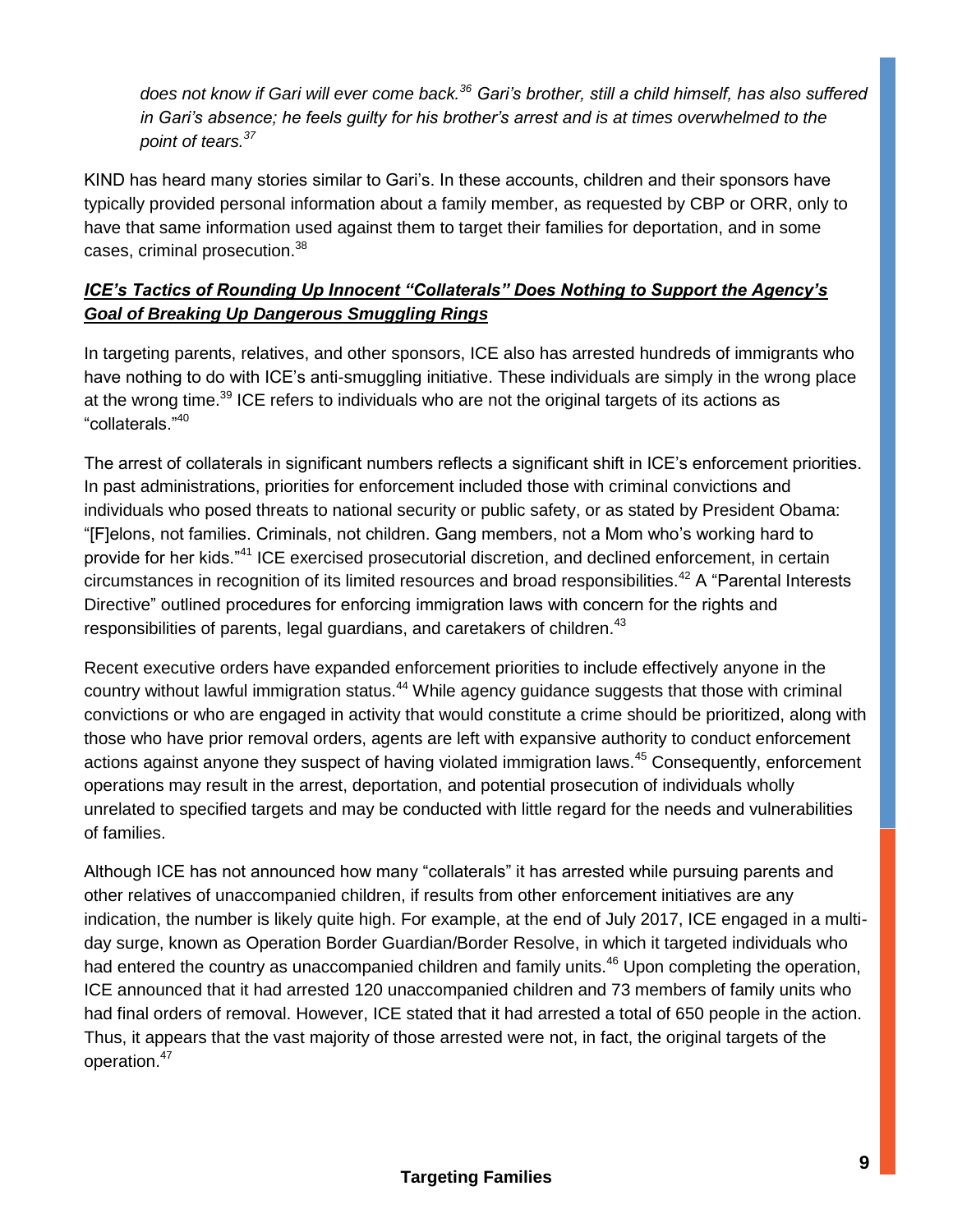Widespread arrests of "collaterals" heighten fear in immigrant communities and may deter potential sponsors from coming forward to care for unaccompanied children.<sup>48</sup> This outcome increases the likelihood that children will remain in custody for longer periods while alternate sponsors are identified.<sup>49</sup>

# *ICE Has Not Offered Evidence That Enforcement Actions Against Sponsors Are Disrupting Smuggling Networks*

In announcing the conclusion of its Human Smuggling Disruption Initiative on August 18, ICE reported that it had arrested more than 400 individuals.<sup>50</sup> ICE offered no information about how many of those arrested were parents or family members of unaccompanied children that ICE suspects of smuggling as opposed to "collaterals." ICE also did not include a breakdown of how many individuals were charged with smuggling violations, although news reports suggest that very few in fact were.<sup>51</sup> ICE has offered no evidence that its initiative targeting sponsors and parents has disrupted smuggling operations or discouraged parents from using smugglers to bring their children into the U.S. Indeed, despite DHS's stated intent in targeting parents and relatives of unaccompanied children, ICE's actions appear to have mostly yielded the arrest of hundreds of undocumented individuals on charges unrelated to smuggling.

The fear stoked by these actions undermines law enforcement efforts to combat crime, and trafficking in particular, as individuals may be reluctant to report crimes out of fear of arrest or immigration enforcement. It was these very concerns, and the interest in enhancing community collaboration in the identification and prosecution of trafficking and other crimes, that led to the creation of special visas to protect immigrant victims of crime from deportation.<sup>52</sup>

ICE has also endangered unaccompanied and U.S. citizen children by arresting and detaining responsible sponsors who can provide children with safe living situations. Under the guise of disrupting smuggling, ICE is actually tearing apart families and harming children.

# **SECTION II**

# **Consequences of Immigration Enforcement against Sponsors of Unaccompanied Children**

ICE's enforcement actions against parents and other sponsors cause far-reaching harm to children, families, and communities. By disrupting the reunification of children with their parents and forcing the separation of families, these actions undermine fundamental rights, cause grave trauma to children, frustrate access to legal protection, and increase the vulnerability of children to trafficking and other harm.

# *Federal law protecting children and families*

The right to live with one's family—and to care for one's children–are fundamental human rights protected by the U.S. Constitution, international law, and the child welfare laws of all 50 states. These rights stem from an understanding that loving care by parents offers children important developmental, emotional, and psychological benefits, and that barring evidence of a parent's abuse or inability to provide such care, the parent-child relationship should be protected. Family unity and preservation are foundational concepts of child welfare practice, and the release of children from institutional care to their families is a common goal of child welfare systems. $53$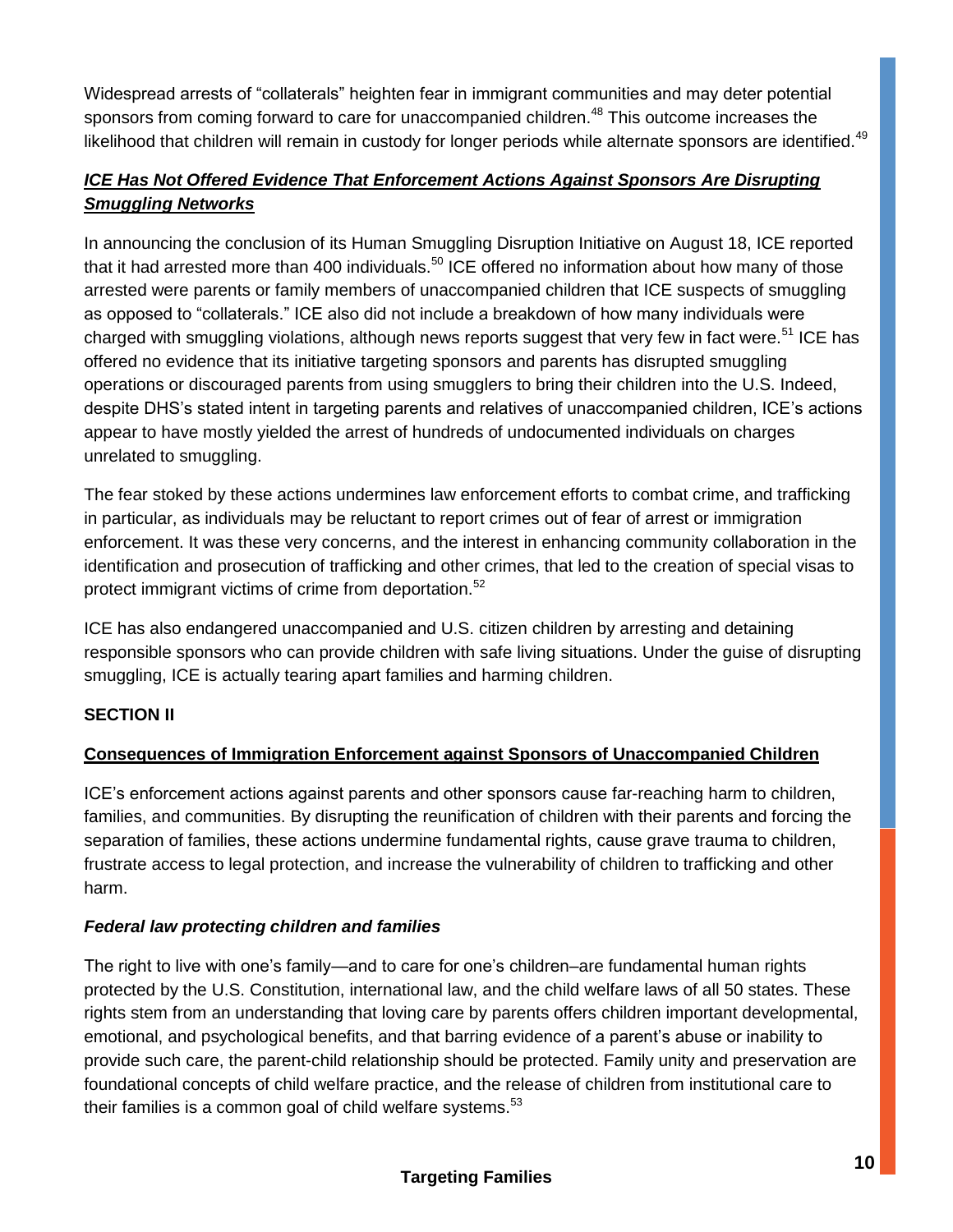Federal law, through the TVPRA and the *Flores* settlement agreement, embraces child welfare principles and directs the government to make "prompt and continuous efforts . . . toward family reunification and the release of" immigrant children from federal custody.<sup>54</sup> Parents and legal guardians are prioritized among potential placements for children leaving ORR custody,<sup>55</sup> and ORR has underscored that it "prefers to release a child to a parent or legal guardian, regardless of [their] immigration status."<sup>56</sup>

Family reunification provides important protective benefits to unaccompanied children. Children fleeing grave violence and abuse rely on emotional support from their families to process and work through significant psychological trauma. This healing demands trust and consistency, which may be difficult for children to establish with unfamiliar or changing caregivers. Placement with parents also allows children to preserve valuable relationships and cultural connections, including the use of their native language, which may help children feel more secure as they navigate transitions and adapt to their new homes. Safety and emotional support prove especially critical to children seeking legal protection, including asylum and Special Immigrant Juvenile Status, which demand that children provide details about their painful pasts to support their claims. The release of children to safe and appropriate sponsors is also beneficial for the federal government, as costs once borne by federal agencies for food, shelter, and care of a minor are assumed by the sponsor following a child's release from federal custody.<sup>57</sup>

# *The Separation of Families*

With factual distinctions, the consequences of ICE's actions targeting parents and sponsors are in many cases are the same—children are deprived of access to parents and other family members who stand ready and able to care for them, despite a lack of evidence indicating abuse, neglect, or other danger to the child. These actions disregard the fundamental right to family unity, and run counter to the spirit and intent of both *Flores* and the TVPRA.

While some parents may remain available to sponsor children following ICE enforcement, others are detained in federal or immigration custody following questioning by ICE, the initiation of removal proceedings, or the enforcement of prior immigration orders. These circumstances—set in motion by an agency bound to facilitate the placement of children in the "least restrictive setting" in their best interests<sup>58</sup>—frustrate ORR's ability to identify and ultimately release children to appropriate and safe sponsors. Consequently, children may face prolonged detention in immigration custody.

Children in ORR custody are left with difficult and wrenching choices when their parents are detained: to identify alternate caregivers who might be willing to sponsor them, despite the risk of enforcement, or to remain in federal immigration custody indefinitely. Even worse, detention of uncertain length may cause children to relinquish any claims for legal relief and protection, and request return to their home countries. This result risks the return of children to danger, and increases the vulnerability of children to traffickers and smugglers—dual concerns that motivated the enactment of the TVPRA.<sup>59</sup>

Children already reunited with sponsors face other challenges. Children may be present during enforcement actions that divide their families suddenly, and perhaps, permanently. In addition to inflicting trauma, these actions disrupt childcare and living arrangements. Without a parent or sponsor available to care for them, children may be returned to ORR custody, or placed with alternate caregivers or in state child welfare custody.<sup>60</sup> Family members may be placed in different facilities or be deported following enforcement actions, and the government is not always willing to help separated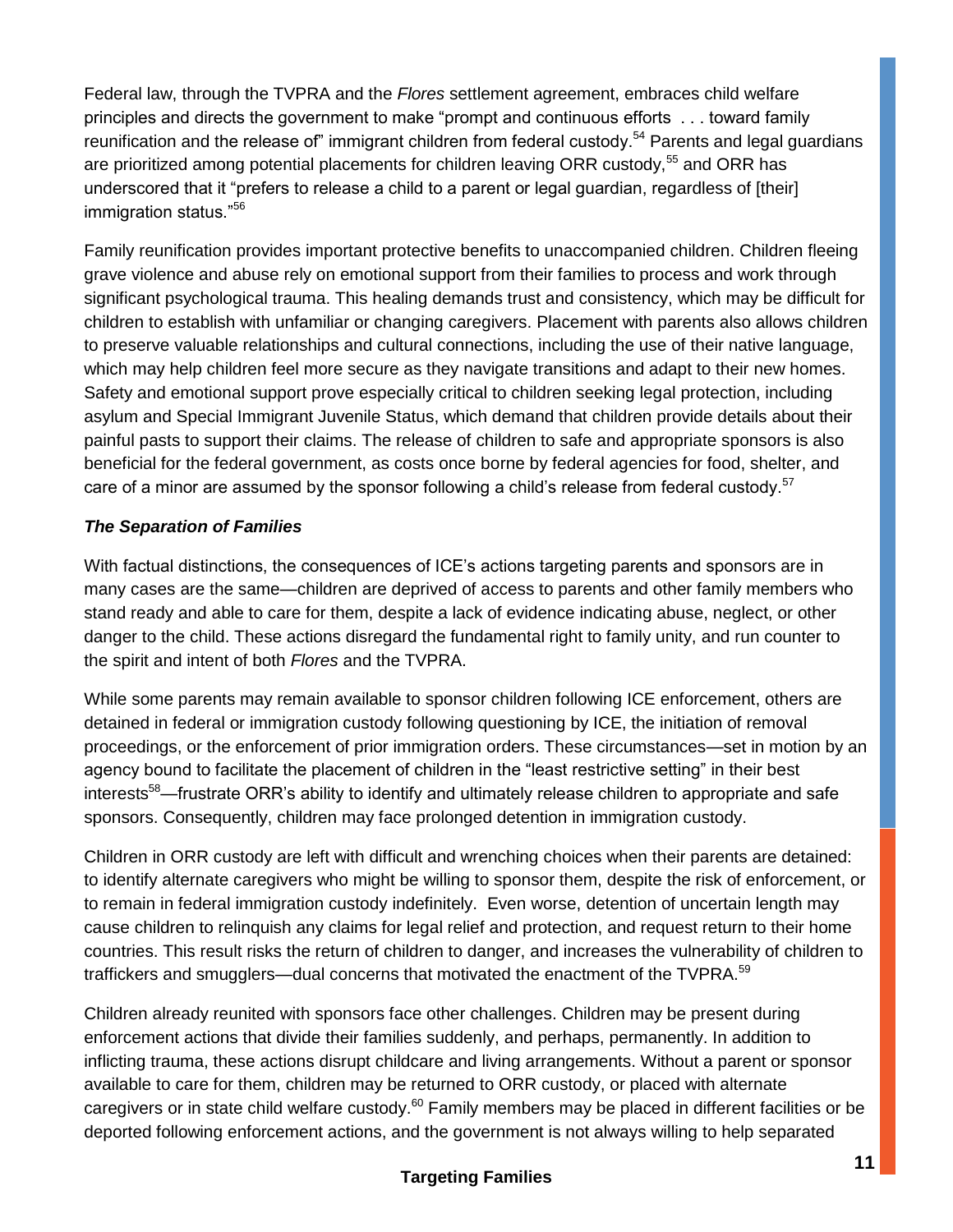family members maintain communication with each other. $61$  This results in both confusion and a heightened risk that family separation might become permanent.<sup>62</sup>

*Leon, 15, and Jorge, 17, two brothers from El Salvador, fled to the United States after gang members broke into their house and beat them up. Following their apprehension by CBP, the brothers provided the name, address, and phone number of their mother, Iliana, who lives in the United States. Shortly after, ICE officials told Iliana that she needed to appear at an appointment with Homeland Security the next morning regarding reuniting with her children. Iliana, who has a prior deportation order, missed the morning appointment, at which time immigration officials began calling continuously and telling her they were at her home waiting to pick her up.* 

*When Iliana eventually returned to the house, several agents in plain clothes with badges were waiting for Iliana and her husband. One agent advised that Iliana should turn herself in, stating, "As a mother I would do anything to get my kids back." Iliana feared that her sons would be harmed and presented herself. The agents advised Iliana's husband, Francisco, that he should accompany her to detention, and they handcuffed Francisco around his stomach and hands. Francisco was detained, fingerprinted, and questioned about his stepsons' journeys to the U.S. and about how the "coyotes" who brought them had been paid. While Iliana and Francisco were detained, an officer returned to their home, claiming to be the couple's attorney, and took several belongings, including important documents. After more than two weeks, Francisco was released from detention on a \$10,000 bond. Iliana was detained for more than two weeks and then deported to El Salvador.* 

*Following his wife's deportation, Francisco made arrangements to serve as the sponsor for his two stepsons, who were still in ORR custody. During the reunification process, he was asked several questions, including whether he had any contact with "coyotes" or knew how the money to pay the "coyotes" for his stepsons had been earned. Leon and Jorge were ultimately released to Francisco's care. The brothers greatly miss their mother and feel lonely, sad, and angry in her absence.* 

# *-Story provided by a nonprofit organization*

ICE's repeated misrepresentations about its role in ORR's family reunification process may also confuse sponsors about the agencies' distinct responsibilities and lead sponsors to avoid interaction with ORR.

*Nicolas, a long-time lawful permanent resident, received a call one day from his nephew, Matias, who was traveling to the U.S. alone from El Salvador. Nicolas had repeatedly discouraged Matias from making the journey, fearing the dangers that might befall his nephew. Nicolas did not hear from Matias again for several days until he received a call from a shelter asking if he would be willing to sponsor Matias out of federal immigration custody. Nicolas was reluctant to serve as a sponsor. The shelter connected him with an attorney, who answered his questions about sponsorship, and Nicolas agreed.* 

*Days later, Nicolas was contacted by an ICE officer, who aggressively questioned him and accused him of smuggling Matias into the country. The agent explained that smuggling was a*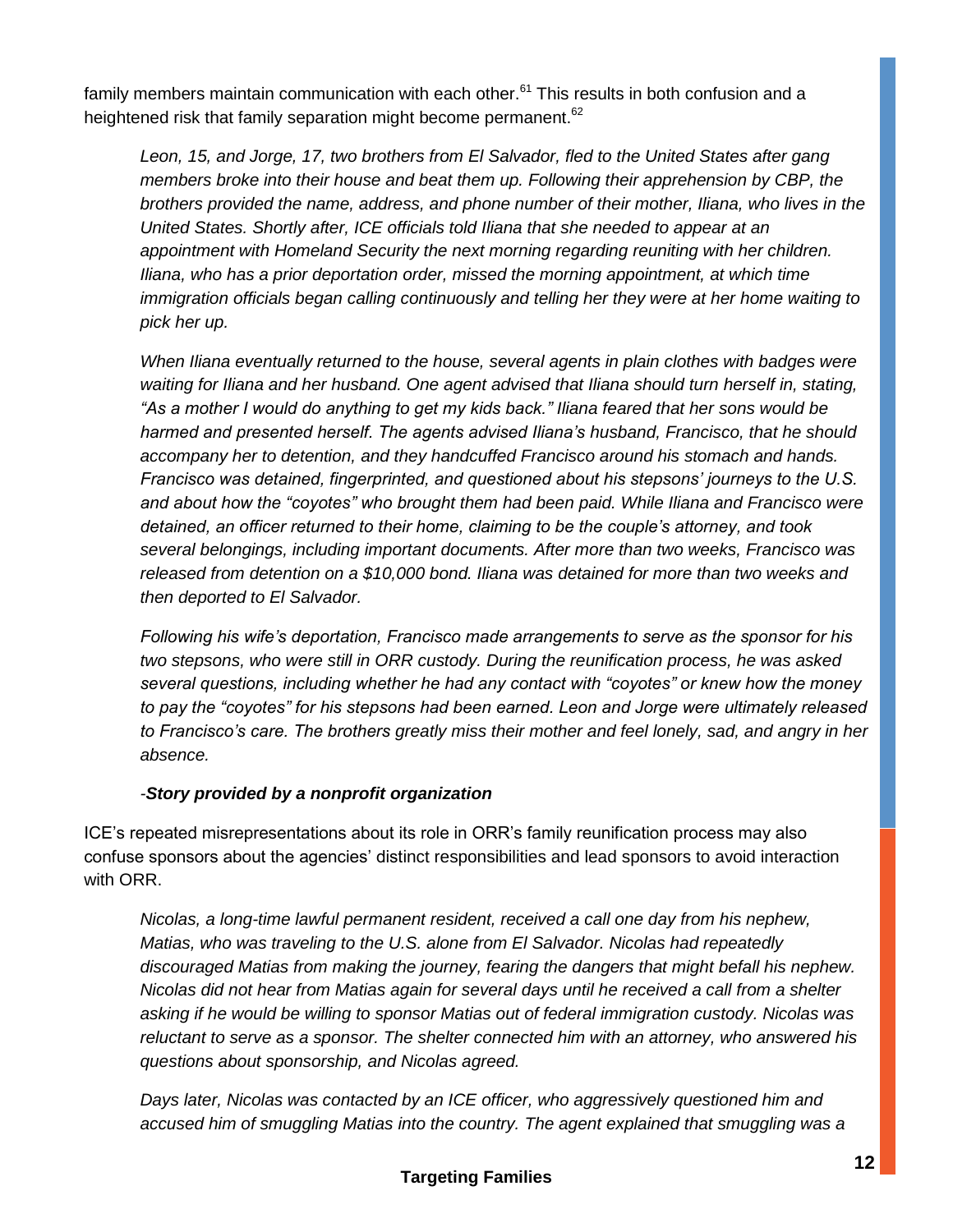*federal crime with serious consequences and said that ICE was going to come to Nicolas' home to investigate him. Nicolas had seen reports of ICE at people's homes on television and became worried. The agent explained that he knew Nicolas had been in touch with his nephew during the child's journey to the U.S., leading Nicolas to believe that ICE had also interrogated his nephew while in custody. The agent repeatedly accused Nicolas of having arranged Matias' trip and having paid a "coyote" to smuggle him into the country, despite Nicolas' insistence that he did not plan the trip or know who had brought Matias to the border. The agent then asked for the phone number Nicolas had used to communicate with Matias. After Nicolas hung up to get the number, the agent texted shortly after to ask why it had not been sent sooner.* 

*Nicolas felt worried and nervous about having been accused of a federal crime, and lost sleep out of fear that agents might be watching him and come to his home. Despite his legal status, he ultimately decided not to move forward with becoming his nephew's sponsor. He has not had any contact with his nephew since, although he believes another relative may have sponsored Matias.*

# *-Story provided by a nonprofit organization*

Fears related to potential enforcement may result in an increase in the number of non-parent relatives or family friends sponsoring children out of ORR custody—arrangements that may make children more vulnerable to trafficking.

# *Trauma to Children and Parents*

The separation of families bears significant psychological and emotional consequences for unaccompanied children.<sup>63</sup> For most unaccompanied children, arrival at the U.S. border comes after a difficult journey alone through dangerous terrain in which they are vulnerable to violence and abuse. The prospect of reunification with family serves as a lifeline during their escape from danger. When reunification efforts fail—or as here, are disrupted—children experience significant trauma and distress, including depression, anxiety, and hopelessness.

Developmentally, young children often attribute the experiences and emotions of others to their own thoughts and actions.<sup>64</sup> Studies have found that children of undocumented parents generally experience anxiety, fear, and guilt related to their parent's potential or actual deportation, and suffer negative impacts to their emotional and physical health, as well as their academic and social performance.<sup>65</sup> ICE's use of information provided by children and sponsors in the interest of reunification for enforcement purposes increases the likelihood that children will interpret their own search for protection as the cause of their parent's vulnerability to deportation or prosecution.

Custody and confinement add to the mental health burdens on unaccompanied children, and particularly, child survivors of trauma.<sup>66</sup> Without the emotional support of family members—or hope of it in the near future—children may make the decision to abandon their legal claims for protection to return home, even despite grave risks to their safety.

Children already reunified with their parents experience distinct and enduring trauma when present during enforcement actions.<sup>67</sup> The sight of armed law enforcement officers is frightening for children, and many sponsors have reported the use of aggressive tactics by ICE agents during enforcement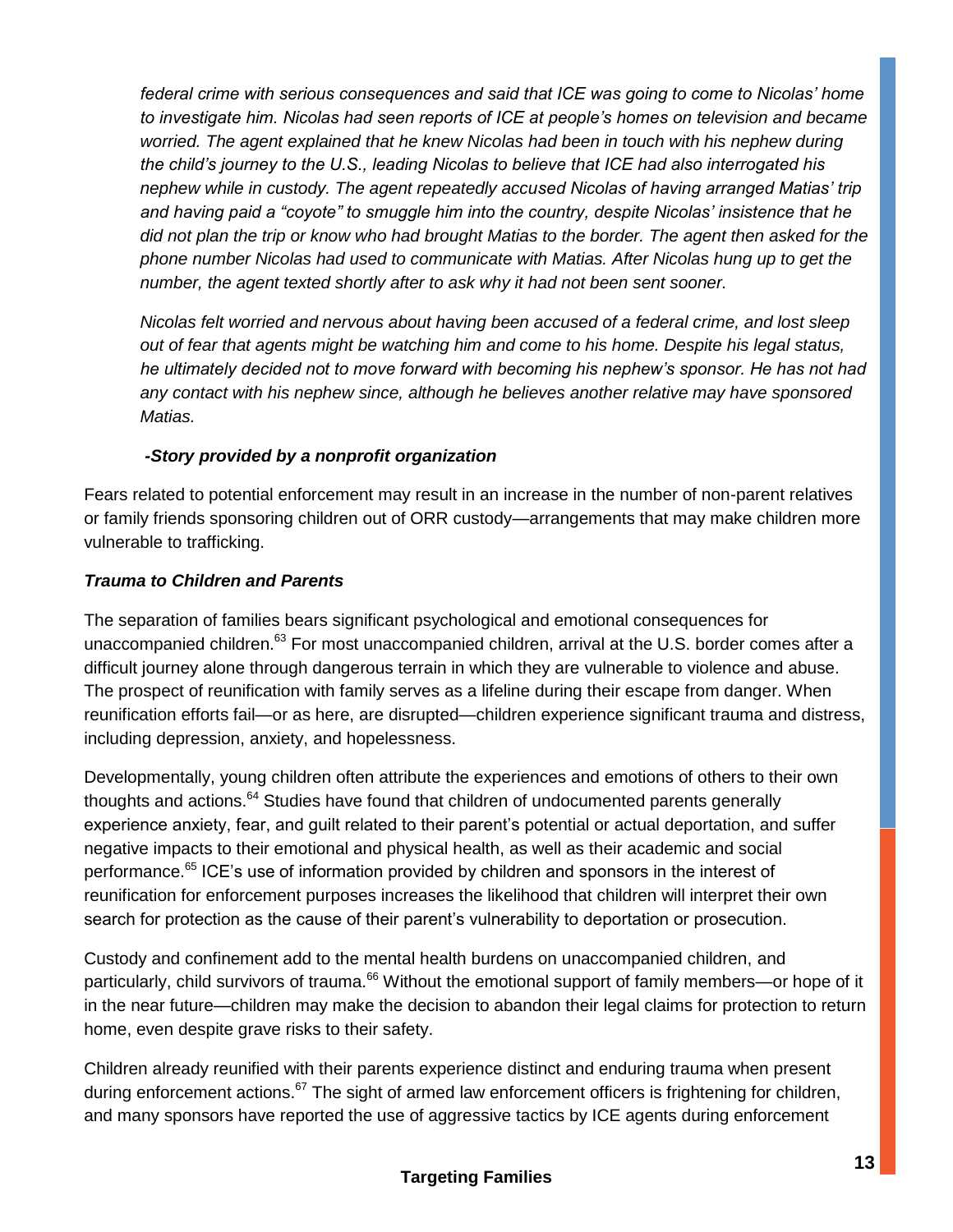actions. Children present during these actions experience great anxiety and distress, and are at an increased risk of lasting psychological impacts, including post-traumatic stress disorder (PTSD), depression, and attention deficit disorder.<sup>68</sup> Child survivors of abuse and violence may be especially vulnerable to trauma and lasting aftereffects from witnessing enforcement actions, given the challenges they face in feeling safe and trusting others on account of their past harm. These concerns are amplified when children are removed from the home and placed with alternate caregivers, or in federal or state custody.

Enforcement actions against parents and sponsors affect not only unaccompanied children, but also other children living in the home, including many who are U.S. citizens.<sup>69</sup> The possibility of a parent's deportation looms large in the minds and lives of children from mixed-status households, who must navigate a society that affords them many privileges denied to the parents on whom they rely for love and support.<sup>70</sup> These children experience heightened psychological distress when widespread immigration enforcement increases the likelihood of a parent's deportation.<sup>71</sup>

# *Impact on Due Process and Claims for Protection*

In addition to emotional and psychological burdens, enforcement actions present significant challenges for the legal claims of unaccompanied children. Many unaccompanied children have valid claims for humanitarian legal protection, most often for asylum or Special Immigrant Juvenile Status. These forms of relief are available to children who have experienced or fear persecution in their home countries and to those who have been abused, neglected, or abandoned by a parent. To support their claims, children must provide detailed accounts of their experiences as well as testimony before a state or immigration court, or asylum office.

Parents and sponsors offer critical emotional support and encouragement to children sharing their painful pasts and navigating the immigration system. In addition to facilitating meetings with counsel and their child's appearance at immigration proceedings, parents frequently provide valuable information and documentation for children's cases that may be otherwise unavailable, especially to children of tender age. Many parents and children share similar claims for relief, as in the case of asylum, and the success of a child's claim may depend on facts and documentation from his or her parent.<sup>72</sup>

The detention and deportation of parents frustrates access to this critical information, as children and attorneys must frequently communicate with sponsors while in facilities with limited access or at great distance. Owing to these difficulties, children may be unable to fully substantiate their valid claims for relief and be deported to danger. Children may also choose to give up their claims for protection in hopes of accelerating their release from custody.

By erecting barriers to due process and legal protection, enforcement actions against parents hinder the ability of children to have their cases fully and fairly heard, and undermine the fundamental fairness of immigration proceedings. These hurdles cruelly disadvantage children seeking safety in the United States and run counter to established refugee law directing that countries must not impose penalties on those fleeing threats to their lives or freedom. $^{73}$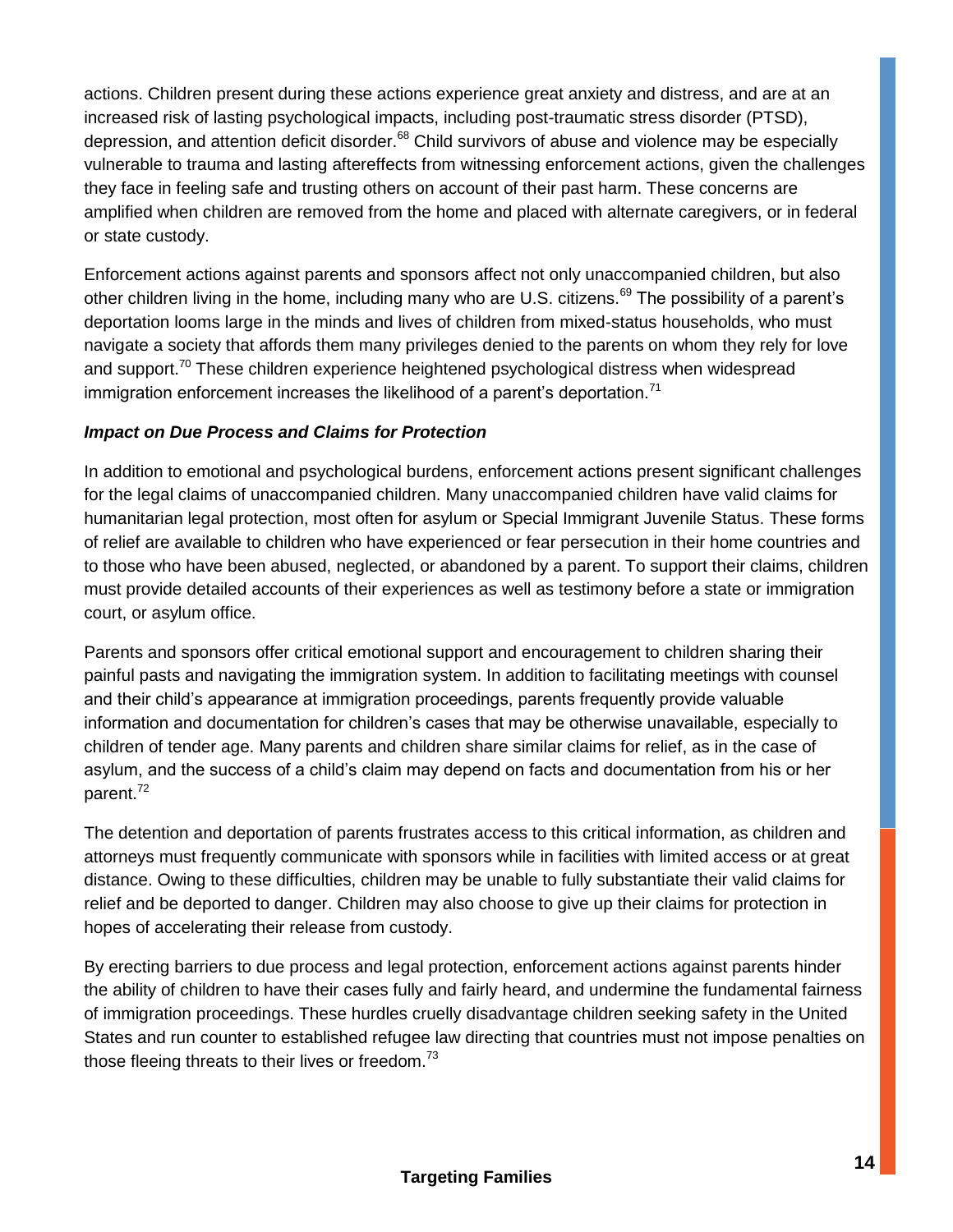# **CONCLUSION AND RECOMMENDATIONS**

U.S. law and policy have long acknowledged the unique needs and vulnerabilities of children, especially those who arrive in our country alone after fleeing violence and grave harm. The ability of these children to share their experiences, and to receive appropriate care while they seek legal protection, is fundamental to basic notions of child welfare, and to the fairness and integrity of our immigration system. Immigration actions targeting parents and other sponsors cruelly exploit the vulnerabilities of unaccompanied children and the bonds between families for enforcement purposes that do nothing to make our communities safer. They use family reunification, the fundamental principle of child welfare law, as a weapon against children.

Moreover, the government's actions may intimidate sponsors from coming forward to care for children and lead to longer stays in federal immigration custody for unaccompanied children. Prolonged detention, in addition to causing significant trauma, creates significant financial burdens for the federal government.<sup>74</sup>

Although the government announced actions against sponsors as part of efforts to combat smuggling and to protect children, it has not demonstrated that its enforcement initiative has dismantled dangerous smuggling rings. Instead, ICE's actions have separated families, frustrated access to legal protection, caused lasting trauma to children, families, and communities–and in fact increased children's vulnerability to smugglers and human traffickers. Rather than targeting supportive parents and sponsors accompanying children through our legal system, the federal government should instead focus on ways to ensure that each child's claim is adjudicated promptly and fairly, and with respect for the best interests of children and the preservation of families.

#### **KIND offers the following recommendations:**

**DHS should halt all initiatives that use information gathered during reunification attempts to target families, sponsors, or unaccompanied children for immigration enforcement.** Respect for the rights and needs of children should be paramount in enforcement actions. Consistent with basic principles of child welfare practice, family relationships should be protected, absent evidence of abuse, neglect, or other danger to the child.

**DHS should not use information provided by HHS to target sponsors of unaccompanied children who have been identified as safe placements.** ORR requires that sponsors provide information about themselves and others living with them in order to evaluate the safety of potential homes for unaccompanied children as well as the sponsor's ability to provide appropriate care and support. The use of this information to conduct enforcement against sponsors frustrates compliance with the *Flores* settlement and increases the vulnerability of children to trafficking and other harm.

**DHS should conduct training to ensure that enforcement actions do not interfere with the government's legal obligations related to the custody of children, including the** *Flores* **settlement agreement and the TVPRA of 2008.** Such training helps to safeguard access to due process for unaccompanied children and should be reinforced through disciplinary policies that hold accountable staff who infringe on these critical protections.

**DHS should coordinate with HHS to ensure that children and sponsors in the family reunification process understand the distinct roles played by the two agencies.**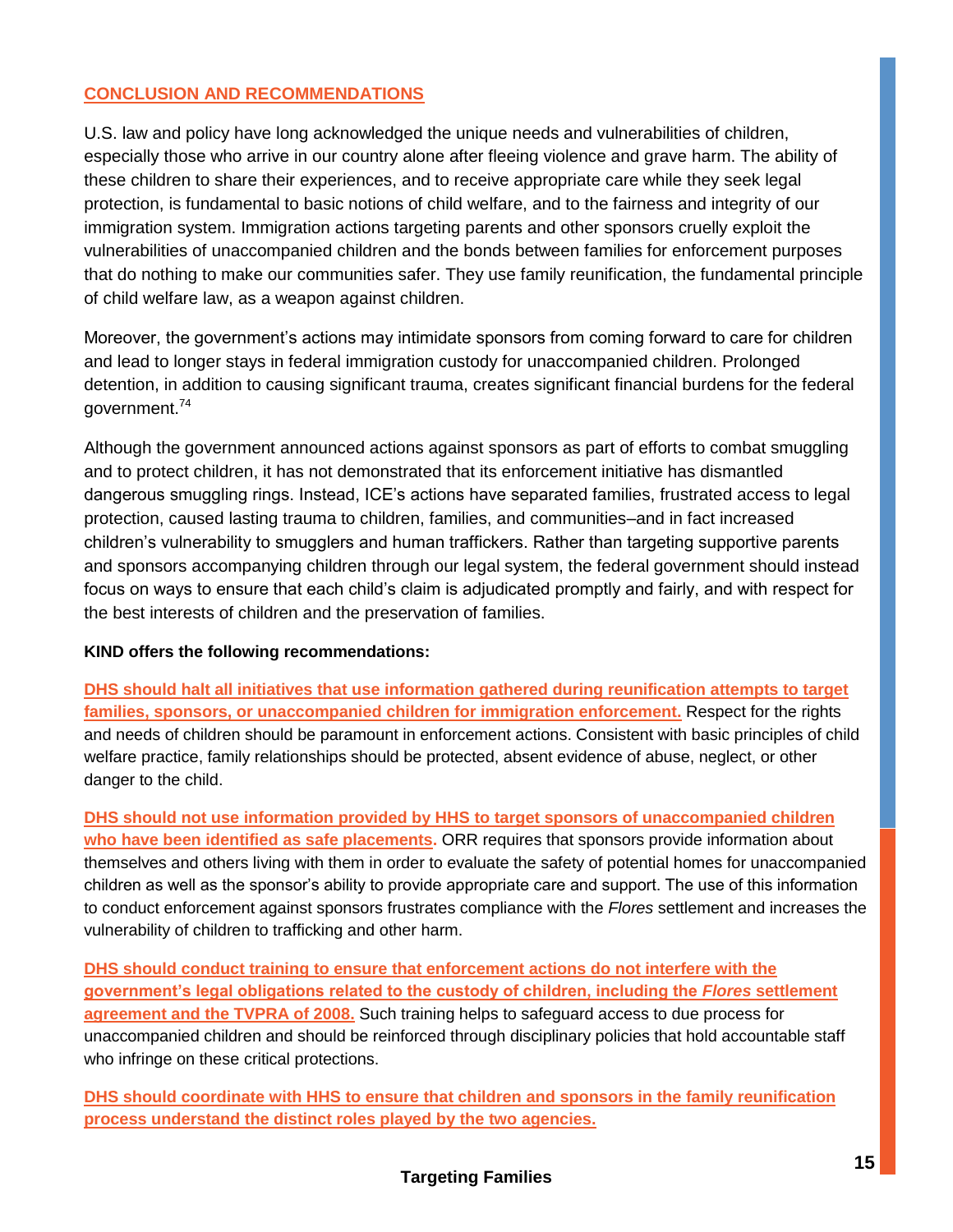## **ENDNOTES**

1 All names in the report have been changed to protect the identities of the individuals mentioned.

<sup>2</sup> Hannah Dreier, *Relatives of Undocumented Children Caught Up in ICE Dragnet, ProPublica, Sept. 11, 2017,* https://www.propublica.org/article/relatives-of-undocumented-children-caught-up-in-ice-dragnet.

3 *See Flores v. Reno*—Stipulated Settlement Agreement (U.S. District Court, Central District of California, 1997), codified in part at 8 C.F.R §§236.3; 1236.3, at ¶ 11; *see also* Kate M. Manuel and Michael John Garcia,

*Unaccompanied Alien Children – Legal Issues: Answers to Frequently Asked Questions*, Congressional Research Service, 2016, at 5 [hereinafter "CRS Report FAQ"].

4 Flores Agreement, *supra* note 3, at ¶ 12A.

5 *Id.* ¶ 14; *see also* William A. Kandel, *Unaccompanied Alien Children: An Overview*, Congressional Research Service, 2017, at p.8-9 [hereinafter "CRS Report"].

<sup>6</sup> Homeland Security Act of 2002, P.L. 107-296.

<sup>7</sup> See, e.g., 148 Cong. Rec. S8180 (2002) (letter from Sen. Lieberman & Sen. Thompson) ("Currently, INS has responsibility for the care and custody of these children. It would not be appropriate to transfer this responsibility to Department of Homeland Security. This legislation transfers responsibility for the care and custody of unaccompanied alien children who are in Federal custody . . . to the Office of Refugee Resettlement . . . ORR has decades of experience working with foreign-born children, and ORR administers a specialized resettlement program for unaccompanied refugee children.").

<sup>8</sup> William Wilberforce Trafficking Victims Protection Reauthorization Act (TVPRA), Pub. L. No. 110–457, 122 Stat. 5044 (2008); 154 Cong. Rec. S.10886 (daily ed. Dec. 10, 2008) (statement of Sen. Feinstein). 9

8 U.S.C. §§1232(a)(4), (b)(2).

 $10$  8 U.S.C.  $\S$ 1232(b)(3).

<sup>11</sup> CRS Report, *supra* note 5, at p.8.

 $12$  TVPRA, § 235(c)(2); 8 U.S.C. §1232(c)(2). The HSA requires that the child's interests be considered throughout decisions relating to his or her care and custody. 6 U.S.C. § 279(b)(1)(B).

<sup>13</sup> Flores Agreement, *supra* note 3.

<sup>14</sup> See Children Entering the United States Unaccompanied: Section 2, Safe and Timely Release from ORR Care, §2.2.1, OFFICE OF REFUGEE RESETTLEMENT (Jan. 30, 2015), https://www.acf.hhs.gov/orr/resource/childrenentering-the-united-states-unaccompanied-section-2#2.2.1. <sup>15</sup> *Id.*

<sup>16</sup> *See* Office of Refugee Resettlement, Family Reunification Packet Cover Letter,

https://www.acf.hhs.gov/orr/resource/unaccompanied-childrens-services.

<sup>17</sup> *See* Children Entering the United States Unaccompanied, *supra* note 14; *see also* ORR, Family Reunification Packet Cover Letter, *supra* note 16.

<sup>18</sup> John Burnett, *ICE Has Arrested More Than 400 in Operation Targeting Parents Who Pay Smugglers*, NPR, Aug. 18, 2017, http://www.npr.org/2017/08/18/544523231/arrests-of-undocumented-parents-sparks-debatebetween-federal-officials-and-immi.

<sup>19</sup> Jenny Jarvie, *Immigrant Rights Groups Denounce New ICE Policy That Targets Parents of Child Migrants*, L.A. TIMES, June 30, 2017, http://www.latimes.com/nation/la-na-immigration-daca-20170630-story.html.

<sup>20</sup> Memorandum from John Kelly, Secretary of Homeland Security, to Kevin McAleenan, Acting Commissioner, U.S. Customs and Border Protection, Thomas D. Homan, Acting Director, U.S. Immigration and Customs Enforcement, et al., *Implementing the President's Border Security and Immigration Enforcement Improvements Policies,* § M, p.11 (Feb. 20, 2017).

<sup>21</sup> Burnett, *ICE Has Arrested More Than 400 in Operation Targeting Parents Who Pay Smugglers*, *supra* note 18.

<sup>22</sup> *Id.*; Dreier, *Relatives of Undocumented Children Caught Up in ICE Dragnet*, *supra* note 2.

<sup>23</sup> Uriel J. Garcia, *ICE Arrests Young Immigrant's Sponsor Months After Feds Assured Him He'd Be Safe*, THE NEW MEXICAN, Sept. 9, 2017,

http://www.santafenewmexican.com/news/local\_news/ice-arrests-young-immigrant-s-sponsormonths-after-feds-assured/article\_428366f5-6d03-552c-a277-93b83d3005e2.html.

<sup>24</sup> *See, e.g.,* Lomi Kriel, *ICE Targeting Relatives who Pay to Illegally Bring Children into U.S*., HOUSTON CHRONICLE, June 30, 2017, http://www.houstonchronicle.com/news/houston-texas/houston/article/ICE-targetingrelatives-who-pay-to-illegally-11260232.php; Nat'l Immigrant Justice Center, et al., Complaint to DHS Acting Inspector General and DHS Office of Civil Rights and Civil Liberties Re: ICE and CBP Coercive Enforcement Actions against Sponsors of Unaccompanied Children Conducted in Violation of Family Unity, Protection, and Due Process Rights, at 3 (Dec. 6, 2017) [hereinafter "CRCL complaint"],

http://www.immigrantjustice.org/sites/default/files/content-type/press-release/documents/2017- 12/Sponsor%20Enforcement-OIG\_CRCL\_Complaint\_Cover\_Letter-FINAL\_PUBLIC.pdf.

# **Targeting Families**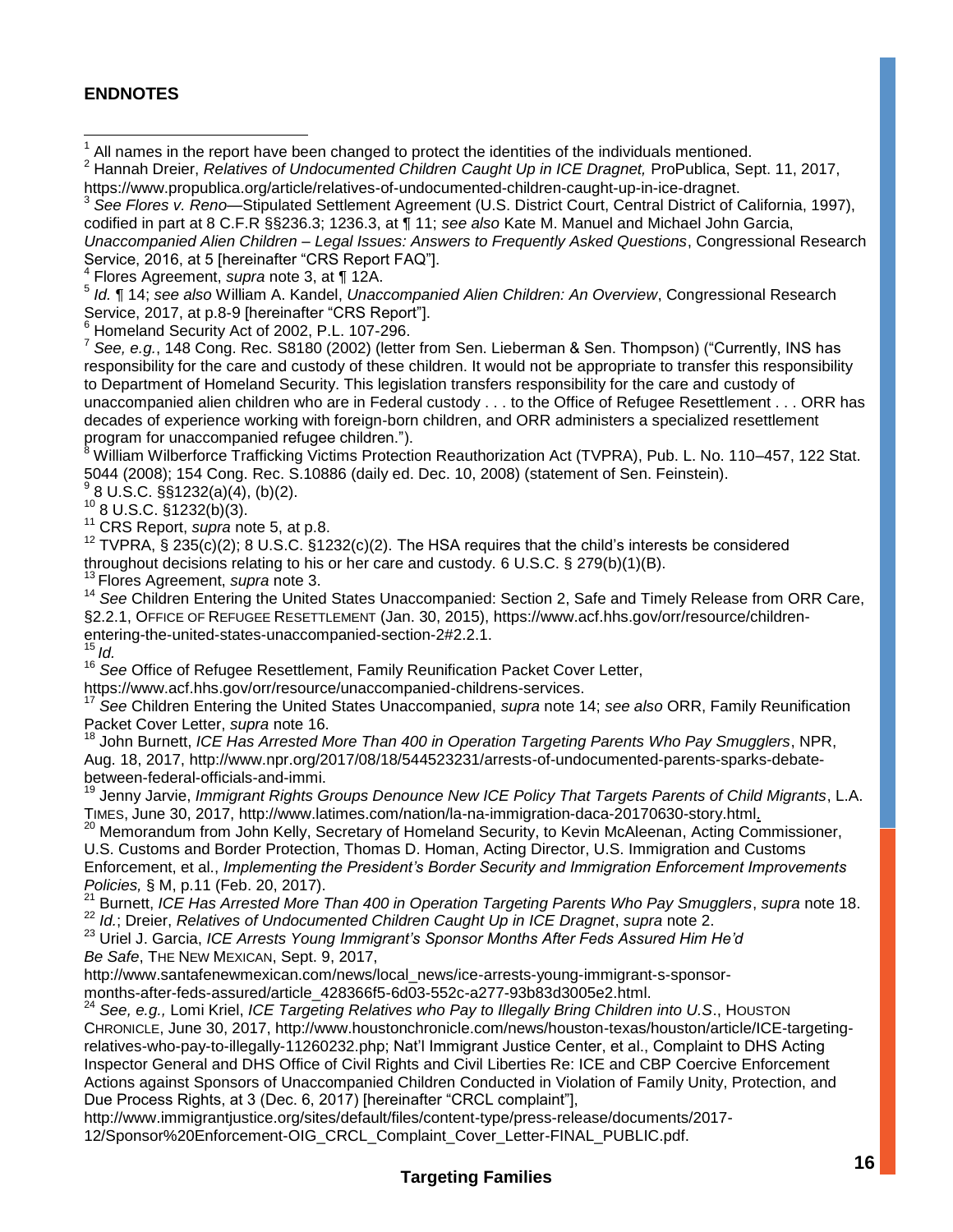j <sup>25</sup> CRCL Complaint, *supra*, at 4.

<sup>26</sup> Kriel, *ICE Targeting Relatives who Pay to Illegally Bring Children into U.S*., *supra* note 24.

<sup>27</sup> *Id.*

<sup>28</sup> CRCL Complaint, *supra* note 24, at 6.

<sup>29</sup> 6 U.S.C. § 279(b)(1)(A)-(F) ("[T]he Director of the Office of Refugee Resettlement shall be responsible for . . . making placement determinations for all unaccompanied alien children who are in Federal custody by reason of their immigration status; implementing the placement determinations; implementing policies with respect to the care and placement of unaccompanied alien children; identifying a sufficient number of qualified individuals, entities, and facilities to house unaccompanied alien children. . . ."); 8 U.S.C. 1232(c)(3).

<sup>30</sup> Kriel, *ICE Targeting Relatives who Pay to Illegally Bring Children into U.S*., *supra* note 24.

<sup>31</sup> *Id.*

<sup>32</sup> *Id.*; Burnett, *ICE Has Arrested More Than 400 in Operation Targeting Parents Who Pay Smugglers*, *supra* note 18.

<sup>33</sup> CRCL Complaint, *supra* note 24, at 4.

<sup>34</sup> *Id*.

<sup>35</sup> Uriel J. Garcia, *ICE Arrests Young Immigrant's Sponsor Months After Feds Assured Him He'd be Safe*, *supra* note 23.

<sup>36</sup> *Id.*

<sup>37</sup> *Id.*

<sup>38</sup> *See* Jarvie, *Immigrant Rights Groups Denounce New ICE Policy That Targets Parents of Child Migrants*, L.A. TIMES, June 30, 2017.

<sup>39</sup> *See* Garcia, *ICE Arrests Young Immigrant's Sponsor Months After Feds Assured Him He'd Be Safe, supra* note 23; Burnett, *ICE Has Arrested More Than 400 in Operation Targeting Parents Who Pay Smugglers*, *supra* note 18.

<sup>40</sup> *Id.* For example, in discussing results of a different raid, Operation Border Guardian/Border Resolve, ICE explained that "[d]uring such enforcement operations ICE officers frequently encounter additional suspects who may be in the United States in violation of federal immigration laws. Those persons will be evaluated on a caseby-case basis and, when appropriate, arrested by ICE." https://www.ice.gov/news/releases/ice-announcesresults-operation-border-guardianborder-resolve

<sup>41</sup> Jim Acosta and Stephen Collinson, *Obama: 'You Can Come Out of the Shadows,'* CNN, Nov. 21, 2014, http://www.cnn.com/2014/11/20/politics/obama-immigration-speech/index.html.

<sup>42</sup> *See, e.g.,* U.S. Immigration and Customs Enforcement, Memorandum dated June 17, 2011 from John Morton, Director, *Exercising Prosecutorial Discretion Consistent with the Civil Immigration Enforcement Priorities of the Agency for the Apprehension, Detention, and Removal of Aliens* ["Morton memo"], at 1-2,

https://www.ice.gov/doclib/secure-communities/pdf/prosecutorial-discretion-memo.pdf (citing earlier prosecutorial discretion memoranda from prior administrations); U.S. Immigration and Customs Enforcement, Memorandum dated Nov. 20, 2014 from Secretary Jeh Johnson, *Policies for the Apprehension, Detention and Removal of Undocumented Immigrants* ["Johnson memo"],

https://www.dhs.gov/sites/default/files/publications/14\_1120\_memo\_prosecutorial\_discretion.pdf. The Johnson memo stated in relevant part:

Due to limited resources, DHS and its Components cannot respond to all immigration violations or remove all persons illegally in the United States. As is true of virtually every other law enforcement agency, DHS must exercise prosecutorial discretion in the enforcement of the law. And, in the exercise of that discretion, DHS can and should develop smart enforcement priorities, and ensure that use of its limited resources is devoted to the pursuit of those priorities. DHS's enforcement priorities are, have been, and will continue to be national security, border security, and public safety.

#### *Id.* at 2.

<sup>43</sup> *See* ICE, Parental Interests Directive, https://www.ice.gov/parental-interest (last visited Dec. 18, 2017). Further, Jeh Johnson, the Secretary of DHS under President Obama, stated specifically that "[a]bsent extraordinary circumstances or the requirement of mandatory detention, field office directors should not expend detention resources on aliens . . . who demonstrate that they are primary caretakers of children . . . or whose detention is otherwise not in the public interest." *See* Johnson Memo, supra note 42, at 5.

<sup>44</sup> Executive Order: Enhancing Public Safety in the Interior of the United States (Jan. 25, 2017) ("We cannot faithfully execute the immigration laws of the United States if we exempt classes or categories of removable aliens from potential enforcement. The purpose of this order is to direct executive departments and agencies . . . to employ all lawful means to enforce the immigration laws of the United States."); Memorandum from DHS Secretary John Kelly, *Enforcement of the Immigration Laws to Serve the National Interest* (Feb. 20, 2017), at 4 [hereinafter "Kelly Memo"] ("Department personnel have full authority to arrest or apprehend an alien whom an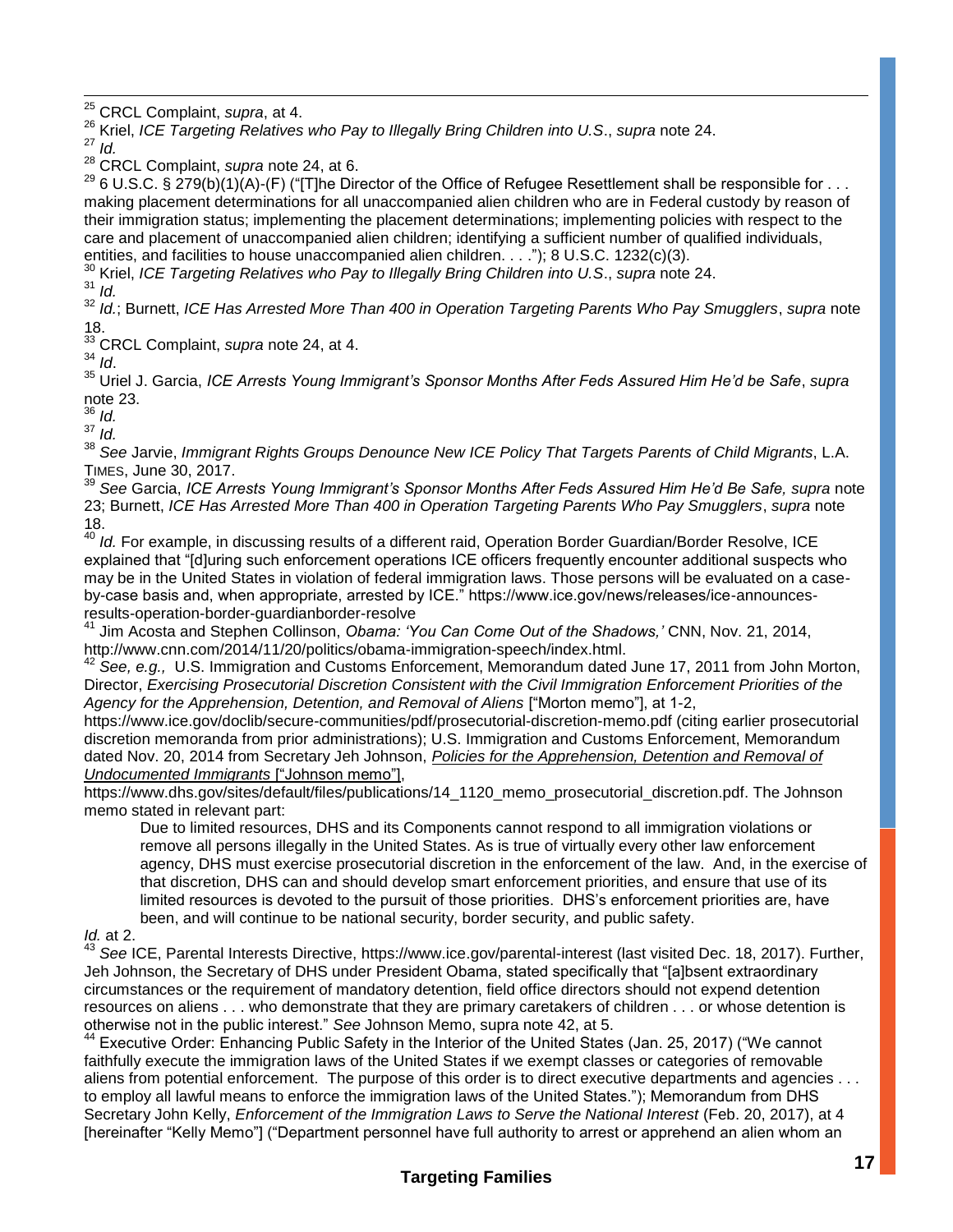immigration officer has probable cause to believe is in violation of the immigration laws. They also have full authority to initiate removal proceedings against any alien who is subject to removal under any provision of the INA, and to refer appropriate cases for criminal prosecution."). *See generally* Lazaro Zamora, Bipartisan Policy Center, *Comparing Obama and Trump's Deportation Priorities* (Feb. 27, 2017).

<sup>45</sup> *See* Kelly Memo, *supra* note 43, at 2.

<sup>46</sup> Immigration and Customs Enforcement, *ICE announces results of Operation Border Guardian/Border Resolve* (Aug. 1, 2017), https://www.ice.gov/news/releases/ice-announces-results-operation-border-guardianborderresolve

Id. Of the 650 arrested in the program, only 30% were individuals ICE actually targeted for enforcement – the rest were simply "encountered" during the operation. Additionally, 520 out of the 650 detained during the "initiative" had no criminal convictions. Thus, a vast majority of those swept up in the raids were not the smuggling network associates that ICE intended to target as part of the action.

Research points to similar fears of undocumented parents interacting with the child welfare system during times of heightened immigration enforcement. *See* Applied Research Center, *Shattered Families: The Perilous Intersection of Immigration Enforcement and the Child Welfare System* (Nov. 2011), at 55-56.

<sup>49</sup> *See* Jonathan Blitzer, *After an Immigration Raid, A City's Students Vanish*, The New Yorker (Mar. 23 2017) (discussing widespread fear in New Mexico immigrant communities following an ICE raid).

<sup>50</sup> Burnett, *ICE Has Arrested More Than 400 in Operation Targeting Parents Who Pay Smugglers*, NPR (Aug. 18, 2017), http://www.npr.org/2017/08/18/544523231/arrests-of-undocumented-parents-sparks-debate-betweenfederal-officials-and-immi.

<sup>51</sup> *Id.*; Dreier, *Relatives of Undocumented Children Caught Up in ICE Dragnet*, *supra* note 2.

<sup>52</sup> *See, e.g.* Victims of Trafficking and Violence Protection Act of 2000, P. Law 106-386, 114 Stat. 1464, ("Creating a new nonimmigrant visa classification [U visas] will facilitate the reporting of crimes to law enforcement officials by trafficked, exploited, victimized, and abused aliens who are not in lawful immigration status. It also gives law enforcement officials a means to regularize the status of cooperating individuals during investigations or prosecutions.").

<sup>53</sup> *See, e.g.* ACF, Child Welfare Information Gateway, *Best Interests of the Child* (2016),

https://www.childwelfare.gov/pubPDFs/best\_interest.pdf (noting "[t]he importance of family integrity and preference for avoiding removal of the child from his/her home" as a principle guiding best interest determinations for children in 28 states). "All States . . . have statutes requiring that the child's best interests be considered whenever specified types of decisions are made regarding a child's custody, placement, or other critical life issues." *Id.*; *see also* U.S. Dep't of Health and Human Services, Administration for Children & Families, *Reunifying Families*, https://www.childwelfare.gov/topics/permanency/reunification/ ("When children must be removed from their families to ensure their safety, the first goal is to reunite them with their families as soon as possible.").

<sup>54</sup> *See* Flores Settlement Agreement, Case No. CV 85-4544-RJK(Px) (C.D. Cal. Jan. 17, 1997), ¶ 18 & 14. <sup>55</sup> *Id.* ¶ 14; 8 U.S.C. § 1232(c); ORR, https://www.acf.hhs.gov/orr/about/ucs/sponsors; U.S. Dep't of Health and Human Services, Office of Inspector General, *HHS's Office of Refugee Resettlement Improved Coordination and Outreach to Promote the Safety and Well-Being of Unaccompanied Alien Children* (July 2017) ("ORR releases most children to their parents or an immediate relative.").

<sup>56</sup> ORR, *Family Reunification Packet Cover Letter*, https://www.acf.hhs.gov/orr/resource/unaccompaniedchildrens-services.

<sup>57</sup> *See* ORR, *Sponsor Care Agreement*, https://www.acf.hhs.gov/orr/resource/unaccompanied-childrens-services (advising potential sponsors that, on approval, they "will receive an ORR Verification of Release form and will enter into a custodial arrangement with the Federal Government in which [they] agree to . . . [p]rovide for the physical and mental well-being of the minor, including but not limited to, food, shelter, clothing, education, medical care and other services as needed.").

 $58$  TVPRA, § 235(c), 8 U.S.C. § 1232(c)(2)(a).

<sup>59</sup> *See* Cong. Record (House), William Wilberforce Trafficking Victims Protection Reauthorization Act of 2008, Dec. 10, 2008, at H10902, Statement of Rep. Smith (NJ) ("By protecting the victims and not sending them back to their home country where they are often exploited in a vicious cycle of exploitation, we say to the victims we will make every effort to make you safe and secure."); *id.* at 10903, Statement of Rep. Loretta Sanchez (CA) (The TVPRA "provides additional protections for trafficking survivors who are threatened by trafficking perpetrators, and for children who are at risk of being repatriated into the hands of traffickers or abusers.").

<sup>60</sup> *See, e.g.* Wendy Cervantes & Christina Walker, *Five Reasons Trump's Immigration Orders Harm Children*, Center for Law and Social Policy (Apr. 2017), at 3, https://www.clasp.org/sites/default/files/public/resources-andpublications/publication-1/Five-Reasons-Immigration-Enforcement-Orders-Harm-Children.pdf.